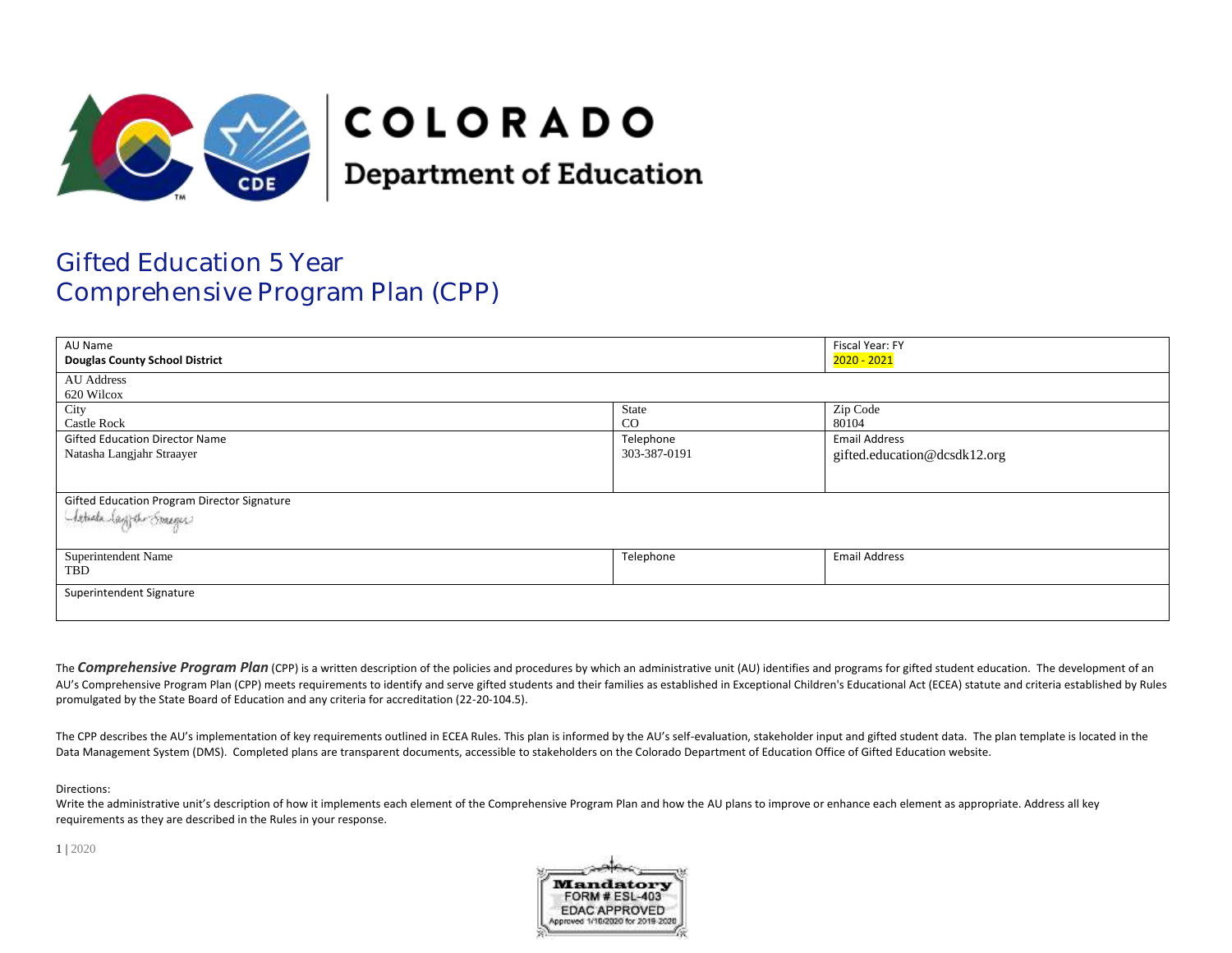| <b>Exceptional Children's Education Act Program Element</b>                                                                                                                                                                                                                                                                                                                                                                                                                                                                                                                                                                                                                                                                                                                                                                                                                                                                                                                                                                                                | Please describe how the element is currently<br>implemented in the AU. Address every article of law<br>in each element.                                                                                                                                                                                                                                                                                                                                                                                                                                                                                                                                                                                                                                                                                                                                                                                                                                                                                                                                                                                                                                                                                                                                                                                                                                                                                                                                                                                                                                                                                                                                             | If the AU plans to shift practices over the next<br>five years, use the following to explain:<br>Describe the specific action steps (activities,<br>strategies) the AU will take<br>Identify the data, policies and procedures,<br>and/or research that supports the specific<br>steps that were selected<br>Identify who is responsible for implementing<br>$\bullet$<br>these actions steps<br>Provide a timeline for implementation with<br>specific benchmarks and dates<br>Identify the measures used to assess the<br>success of the proposed action |
|------------------------------------------------------------------------------------------------------------------------------------------------------------------------------------------------------------------------------------------------------------------------------------------------------------------------------------------------------------------------------------------------------------------------------------------------------------------------------------------------------------------------------------------------------------------------------------------------------------------------------------------------------------------------------------------------------------------------------------------------------------------------------------------------------------------------------------------------------------------------------------------------------------------------------------------------------------------------------------------------------------------------------------------------------------|---------------------------------------------------------------------------------------------------------------------------------------------------------------------------------------------------------------------------------------------------------------------------------------------------------------------------------------------------------------------------------------------------------------------------------------------------------------------------------------------------------------------------------------------------------------------------------------------------------------------------------------------------------------------------------------------------------------------------------------------------------------------------------------------------------------------------------------------------------------------------------------------------------------------------------------------------------------------------------------------------------------------------------------------------------------------------------------------------------------------------------------------------------------------------------------------------------------------------------------------------------------------------------------------------------------------------------------------------------------------------------------------------------------------------------------------------------------------------------------------------------------------------------------------------------------------------------------------------------------------------------------------------------------------|------------------------------------------------------------------------------------------------------------------------------------------------------------------------------------------------------------------------------------------------------------------------------------------------------------------------------------------------------------------------------------------------------------------------------------------------------------------------------------------------------------------------------------------------------------|
| Procedures for Parent, Family, and Student Engagement 12.02(2)(a)<br>12.02(2)(a)(i) The program plan shall describe how the AU implements parent, family, and student<br>engagement and communication with regard to gifted education programs that include, but are not<br>limited to: how parents are informed about access to identification procedures; ways to educate<br>parents and families about giftedness or parenting gifted students; information about involvement and<br>progress reporting; what programming options are available to match student strengths and challenges;<br>information about concurrent enrollment; how to be involved in college and career planning; primary<br>languages in the AU, and ways parents and families may participate in the school community.<br>12.02(2)(a)(ii) In multi-district AUs and BOCES, methods of engagement and communication may vary<br>based upon individual district procedures, but each district must have a plan for parent, family, and<br>student communication and engagement. | Communication to DCSD's stakeholders is<br>provided via multiple avenues and addresses<br>all aspects of the district's gifted<br>programming continuum: areas of<br>identification, identification process, service<br>delivery models, programming options,<br>achievement results in the district's<br>comprehensive data report, and contact<br>information for each building/site. The<br>Douglas County School District website<br>clearly outlines the procedures for gifted<br>identification, describes the typical<br>characteristics of gifted students, and provides<br>links for families to learn more about<br>giftedness. There is an updated link to the<br>contact information for a gifted education<br>facilitator at each school as well as contact<br>information for the DCSD Gifted Education<br>Coordinator, Gifted Education Team Leads,<br>and Program Assistant. Each school provides<br>family resources and information regarding<br>the gifted identification process through its<br>website and informational literature. Our<br>gifted education referral form, available on the<br>DCSD website as well as linked to all school<br>websites, includes a checklist of gifted<br>characteristics for families and students to<br>complete during the identification<br>process. All communication to families as<br>well as the forms for referral and information<br>on the website is available in English,<br>Spanish, Korean, and Mandarin. Additional<br>translation and interpretation are available as<br>needed on demand through the DCSD<br>Communications Department. Gifted<br>Education Facilitators at each school or |                                                                                                                                                                                                                                                                                                                                                                                                                                                                                                                                                            |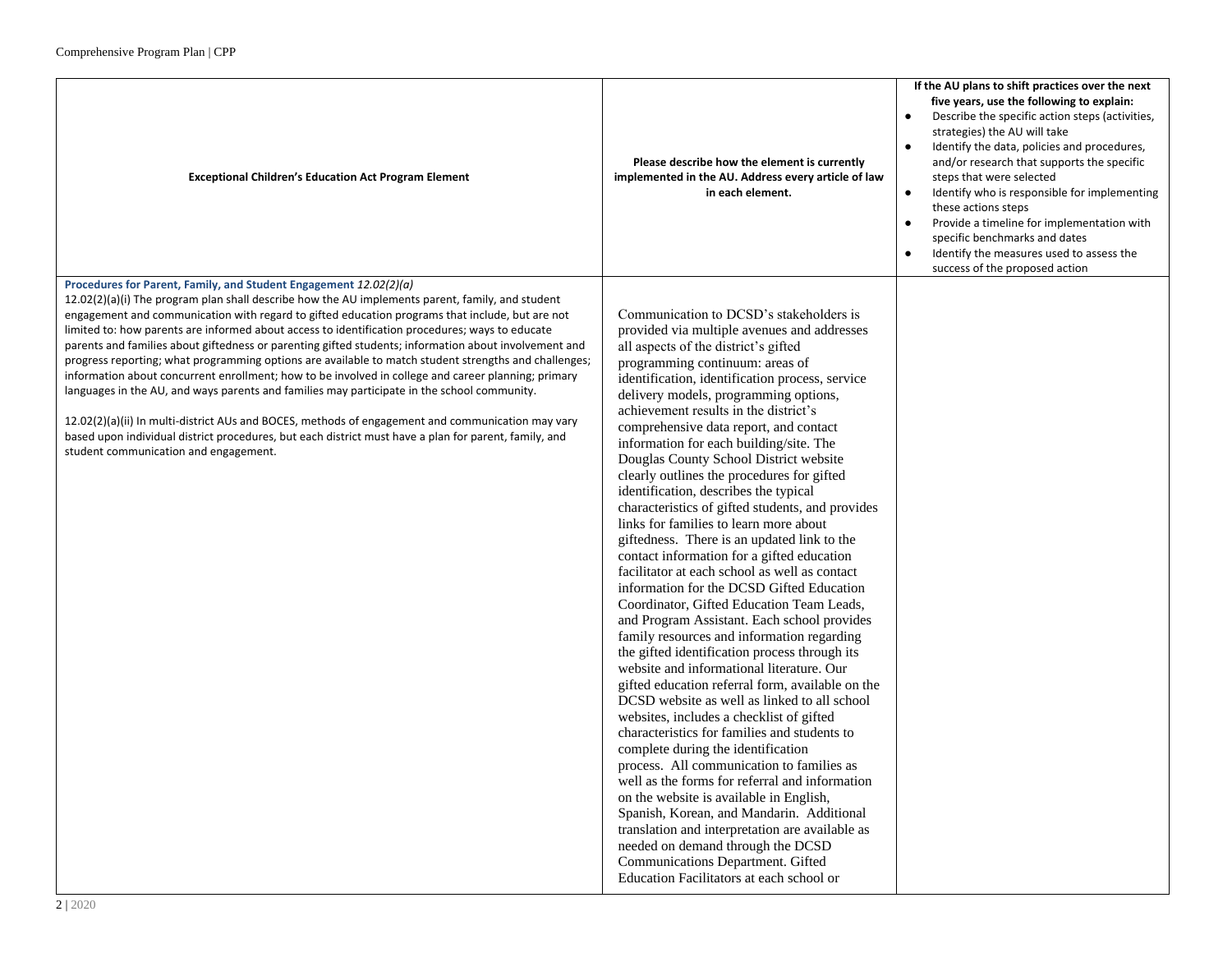program site work closely with families and other school staff to meet the needs of families to provide translation and interpretation as necessary. DCSD facilitates family events, informational sessions, book studies, guest speakers, and SENG groups. The DCSD website explains and advertises all opportunities for families to be involved in gifted programming. A monthly newsletter is sent from the DCSD Advanced academics and Gifted Education Team to all families in the District. In addition, families are informed through the Gifted Identification and Advanced Learning Plan process and individual school processes and procedures. The Douglas County Gifted Education Advisory Council (DCGEAC), includes family representatives from each feeder area (elementary and secondary), each Charter region, and district employees. The DCGEAC meets five times per school year and allows for family involvement and advocacy.

Advanced education and gifted programming options are explained to families by the gifted education facilitator at each school after the identification process and during the creation of the advanced learning plan, including opportunities for post -secondary (college and career) planning and concurrent enrollment opportunities. In addition, district -wide programming information is available via the "Gifted Education" link on the district website as well as through the gifted education facilitator and school specific websites at each school.

Information about upcoming special events is posted on the Family and Community Engagement portion of the web -site, school websites and through other district wide communications. Outreach occurs each fall and spring at information sessions open to any parent or student interested in gifted programming within our district. The structure for these information sessions vary by location and are targeted to the needs of the neighborhood and/or charter school community. Outreach is also provided through the Douglas County chapter of The Colorado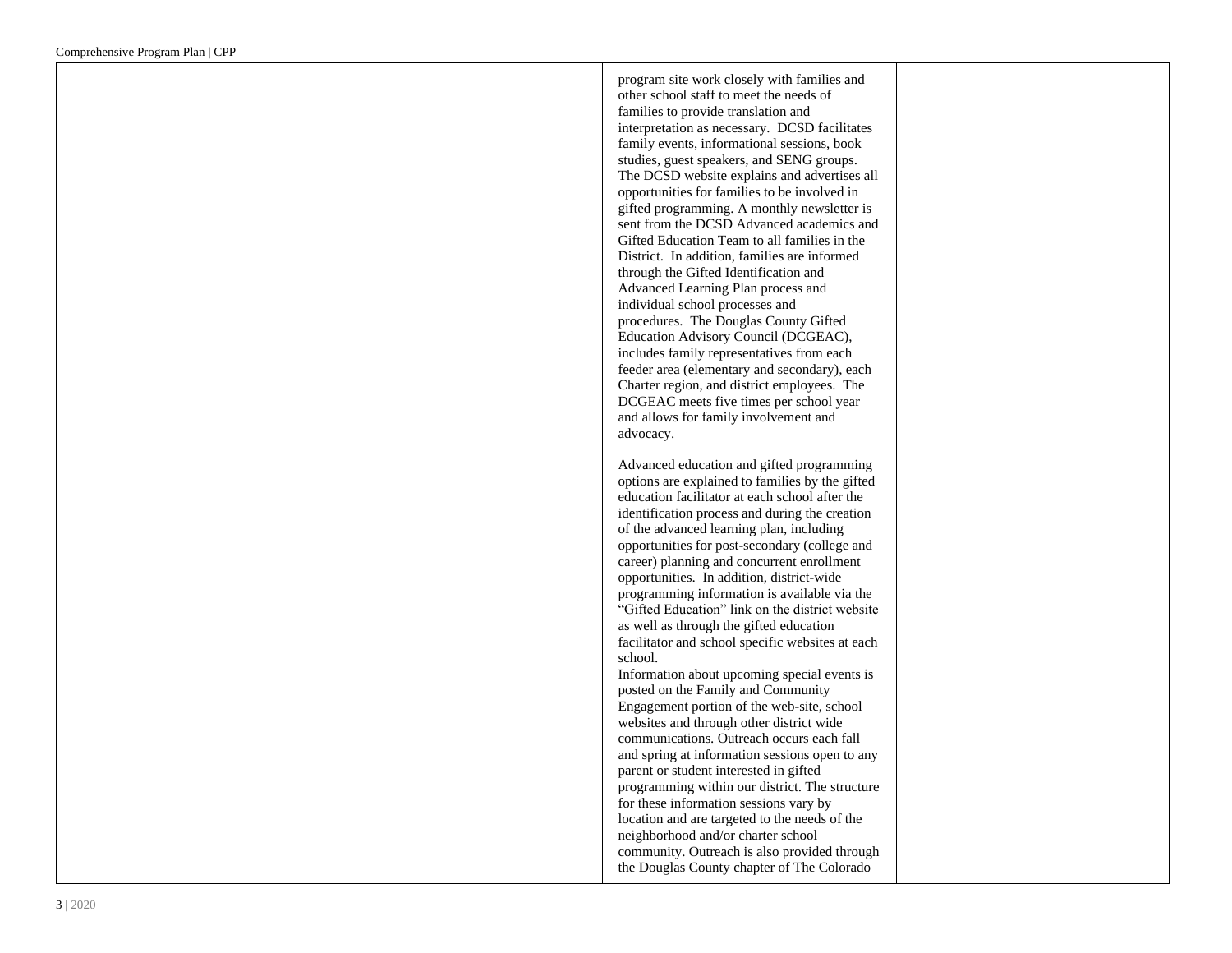| Association of Gifted and Talented<br>(DCAGT).<br>Informational meetings for the DCSD's<br>elementary center based gifted program,<br>(Discovery Program) information meetings<br>are held each fall at the school sites, and are                                                                                                                                                                                                                                                                                                                                                                                                                                                                                                                                                                                                 |                                                                                            |
|-----------------------------------------------------------------------------------------------------------------------------------------------------------------------------------------------------------------------------------------------------------------------------------------------------------------------------------------------------------------------------------------------------------------------------------------------------------------------------------------------------------------------------------------------------------------------------------------------------------------------------------------------------------------------------------------------------------------------------------------------------------------------------------------------------------------------------------|--------------------------------------------------------------------------------------------|
| postings, and flyers at all elementary schools<br>in the district. These sessions provide an<br>overview of the program goals and process for<br>submitting the application portfolio.<br>Utilization of the Response to Intervention<br>framework provides another venue for<br>communication. As building level Problem<br>Solving Teams convene, families and students<br>are involved in the process of determining<br>options to meet the needs of each student.<br>Progress toward goals on the Advanced<br>Learning Plan is communicated at regular<br>progress monitoring intervals by school<br>personnel. In addition, twice-a-year (fall and<br>late spring) ALP conferences with students,<br>teachers, staff, and parents provide an<br>opportunity for communication to occur and<br>discuss progress on ALP goals. |                                                                                            |
| Gifted students are those students between the<br>ages of four and twenty-one whose abilities,<br>talents, and potential for accomplishment are<br>so exceptional or developmentally advanced<br>that they require special provisions to meet<br>their educational programming needs. Gifted<br>students include students with disabilities (i.e.<br>twice exceptional) and students with<br>exceptional abilities or potential from all<br>socio-economic and ethnic, cultural<br>populations. Gifted students are capable of<br>high performance, exceptional production, or<br>exceptional learning behavior by virtue of any<br>or a combination of these areas:<br>General or Specific Intellectual<br>Ability<br>Specific Academic<br>Aptitude: reading, writing, math,                                                     |                                                                                            |
|                                                                                                                                                                                                                                                                                                                                                                                                                                                                                                                                                                                                                                                                                                                                                                                                                                   | advertised through email blasts, website<br>science, social studies and world<br>languages |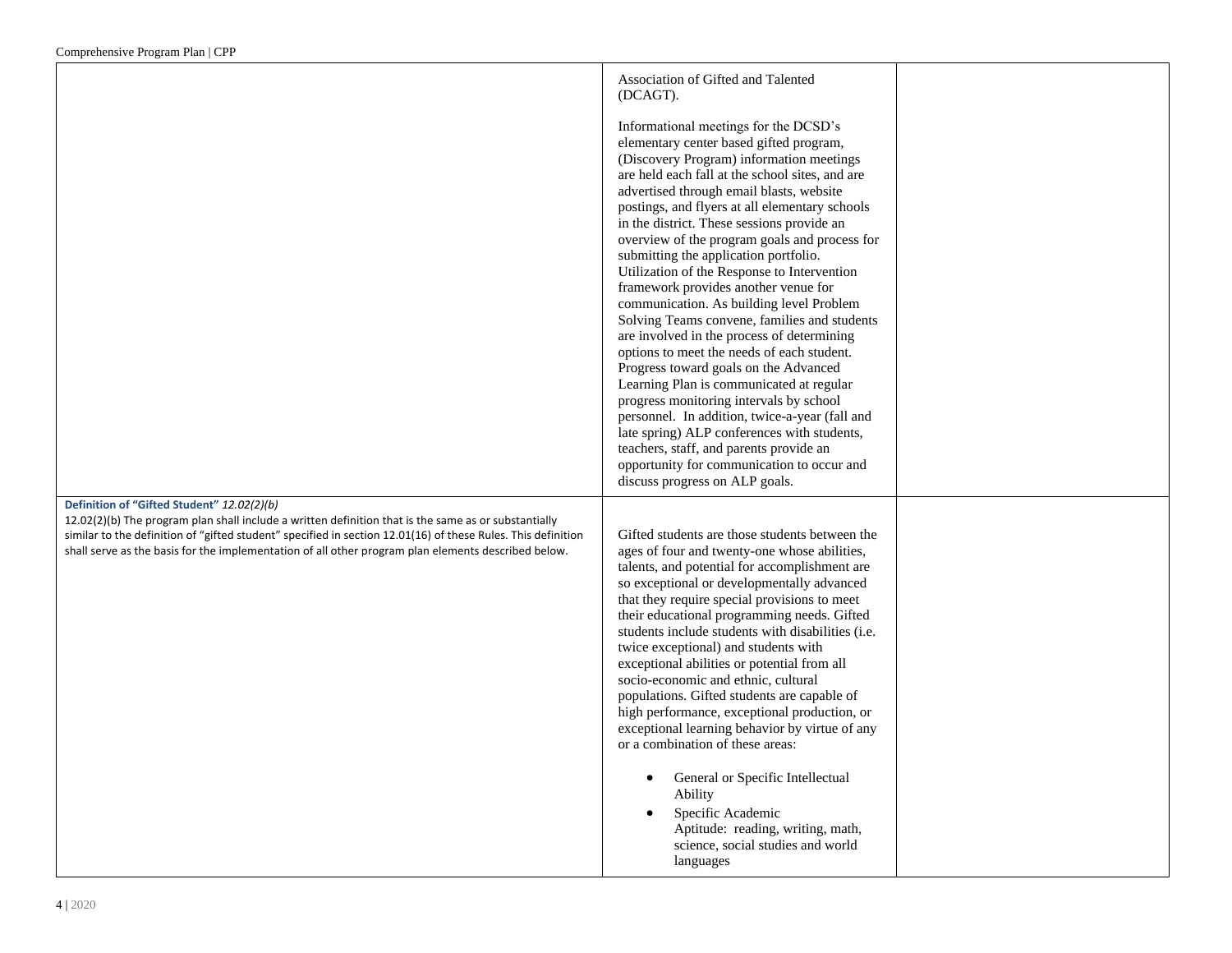|                                                                                                                                                                                                                                                                                                                                                                                                                                                                                                                                                                                                                                                                                                                                                                                                                                                             | Specific Talent Aptitude: visual<br>arts, performing arts, music, dance,<br>psychomotor, creative/productive<br>thinking, and leadership                                                                                                                                                                                                                                                                                            |  |
|-------------------------------------------------------------------------------------------------------------------------------------------------------------------------------------------------------------------------------------------------------------------------------------------------------------------------------------------------------------------------------------------------------------------------------------------------------------------------------------------------------------------------------------------------------------------------------------------------------------------------------------------------------------------------------------------------------------------------------------------------------------------------------------------------------------------------------------------------------------|-------------------------------------------------------------------------------------------------------------------------------------------------------------------------------------------------------------------------------------------------------------------------------------------------------------------------------------------------------------------------------------------------------------------------------------|--|
|                                                                                                                                                                                                                                                                                                                                                                                                                                                                                                                                                                                                                                                                                                                                                                                                                                                             | This definition serves as the basis for<br>identification as a Gifted Learner in Douglas<br>County School District. Comprehensive<br>guidance outlines the process and procedures<br>to identify students as gifted in each of the<br>above areas.                                                                                                                                                                                  |  |
| Identification Procedures 12.02(2)(c)<br>The program plan shall describe the assessment process used by the AU for identifying students who<br>meet the definition specified in section 12.01(16) and for identifying the educational needs of gifted<br>students. The assessment process shall recognize a student's exceptional abilities or potential, interests,<br>and needs in order to guide student instruction and individualized planning and programming. In<br>traditionally underrepresented student groups and visual/music/performing arts student groups or<br>talent pools, identification may require the collection of student information over time, using additional<br>data points from a response to intervention approach, or additional assessment. The AU identification<br>procedures shall include, but need not be limited to: | Douglas County School District uses a dynamic,<br>ongoing identification process with multiple<br>criteria to build a body of evidence for<br>identification to include: cognitive assessment<br>data, achievement data, performance data, norm<br>referenced observation scales, parent/family<br>observation scales, and student survey<br>data. Referrals for gifted education are<br>encouraged and accepted at any time from a |  |
| $12.02(2)(c)(i)$ A method(s) to ensure equal and equitable access for all students. The program plan shall<br>describe the efforts that the AU will make to identify gifted students from all populations, including<br>preschool (if applicable) through twelfth grade students, minority students, economically diverse<br>students, culturally diverse students, students with limited English proficiency and children with<br>disabilities;                                                                                                                                                                                                                                                                                                                                                                                                            | variety of sources including parents/guardians,<br>teachers, support staff, and students.<br>DCSD implements a universal screen using the<br>Cognitive Abilities Test (CogAT) in second<br>grade and in the transition year between                                                                                                                                                                                                 |  |
| 12.02(2)(c)(ii) Referral procedures that seek referrals from a variety of sources, and screening<br>procedures used for conducting identification assessment. Every AU is strongly encouraged to include<br>optional universal screening in identification procedures;                                                                                                                                                                                                                                                                                                                                                                                                                                                                                                                                                                                      | elementary and middle school. Students in<br>grades outside of the universal screening years<br>may be referred for assessment during these<br>testing windows. Assessments and observation                                                                                                                                                                                                                                         |  |
| $12.02(2)(c)(iii)$ A time line of no more than 30 school days after a referral to determine whether a<br>student will continue with formal identification assessment, or will receive talent pool designation;                                                                                                                                                                                                                                                                                                                                                                                                                                                                                                                                                                                                                                              | scales are provided in a student's/parent's<br>primary language as available. Cognitive and<br>achievement assessments administered outside                                                                                                                                                                                                                                                                                         |  |
| $12.02(2)(c)(iv)$ Implementation of assessments that align with the purpose of identifying exceptionality<br>in the categories of giftedness, and in traditionally underrepresented populations. The AU may choose<br>local assessment tools from the Department's chart of common and varied assessment tools used in<br>identification;                                                                                                                                                                                                                                                                                                                                                                                                                                                                                                                   | the district are also accepted as a component of<br>the body of data (e.g., WISC-V, WPPSI,<br>NNAT).                                                                                                                                                                                                                                                                                                                                |  |
| $12.02(2)(c)(v)$ Collection of data for a body of evidence that includes, but is not limited to: assessment<br>results from multiple sources and multiple types of data (i.e. qualitative and quantitative data about<br>achievement, cognitive ability, performance, parent and teacher input, motivation and observations of<br>gifted characteristics/behaviors). The body of evidence contains data to identify the strength area<br>defined in the definition of gifted children and determine appropriate programming services. These<br>same categories are used in data collection and for developing the ALP;                                                                                                                                                                                                                                      | Each school has a gifted education facilitator<br>who has been trained in the identification process<br>and participates in ongoing professional<br>development opportunities to help ensure the<br>fidelity of identification. Each school utilizes a<br>team to collaborate in the gifted education<br>identification process which includes, but is not                                                                          |  |
| $12.02(2)(c)(vi)$ A review team procedure; and that includes at least one person trained or endorsed in<br>gifted identification and programming;                                                                                                                                                                                                                                                                                                                                                                                                                                                                                                                                                                                                                                                                                                           | limited to: the gifted education facilitator,<br>classroom teachers, support staff, administrators,<br>parent(s)/guardian(s), student, and any other key                                                                                                                                                                                                                                                                            |  |
| 12.02(2)(c)(vii) A review team procedure for determining identification or a talent pool designation from<br>a body of evidence and for developing individualized ALPs for identified students. When only cognitive<br>ability assessment data meets criteria in a body of evidence, the review team may determine that the                                                                                                                                                                                                                                                                                                                                                                                                                                                                                                                                 | personnel. The body of evidence for<br>identification includes input from each of these<br>members. In addition, DCSD provides training                                                                                                                                                                                                                                                                                             |  |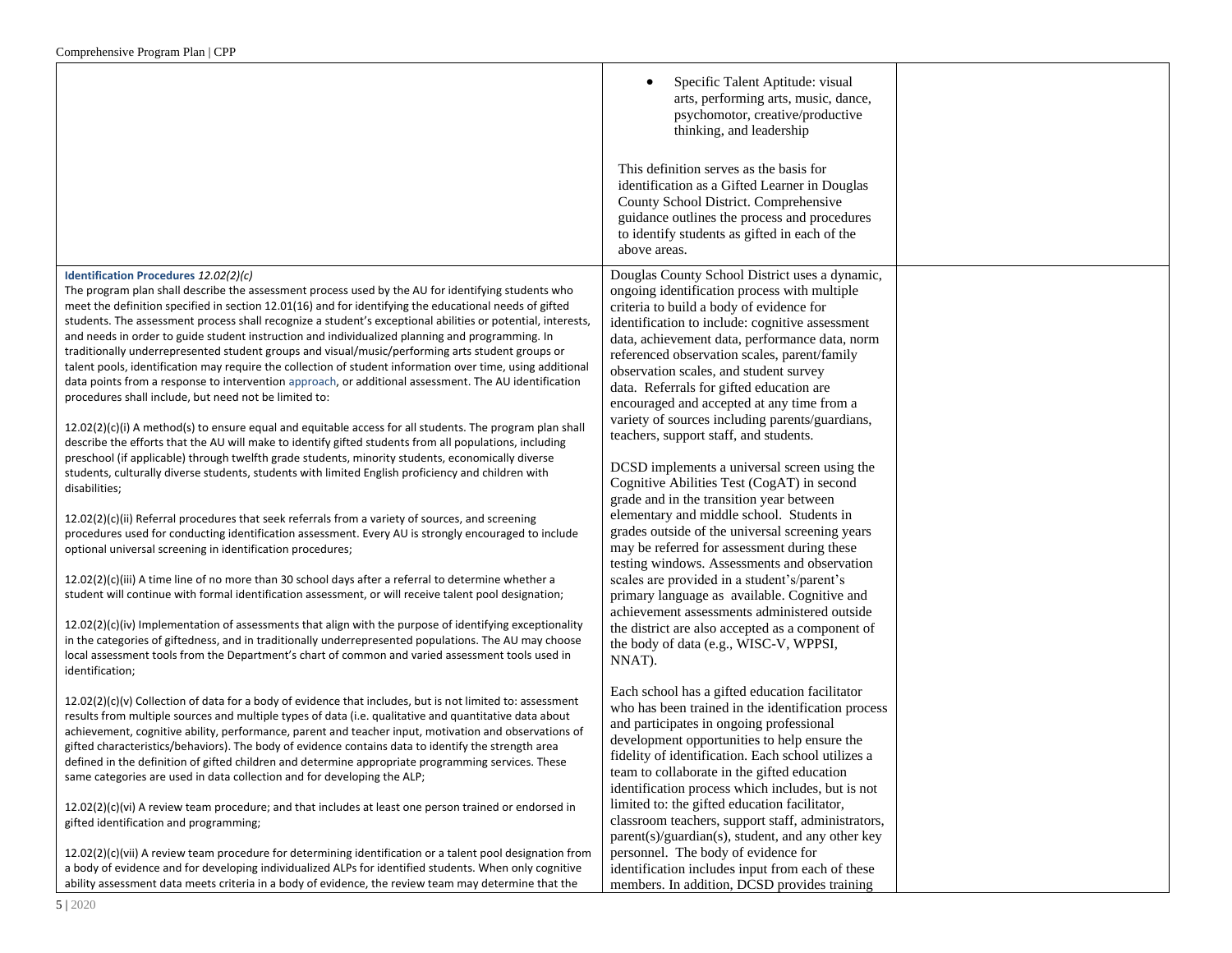| student is identified with general or specific intellectual ability. This identification meets the condition of | for identification and programming for special     |  |
|-----------------------------------------------------------------------------------------------------------------|----------------------------------------------------|--|
| portability.                                                                                                    | populations including students from                |  |
|                                                                                                                 | economically disadvantaged backgrounds,            |  |
| $12.02(2)(c)(viii)$ A determination letter for parents and school files describing the decision of the review   | typically underrepresented minority groups,        |  |
| team, and area(s) of giftedness if the student is found to have exceptional abilities; and                      | English Learners, and students who may be          |  |
|                                                                                                                 | Twice-Exceptional. Members from the                |  |
| $12.02(2)(c)(ix)$ A communication procedure by which parents are made aware of the identification               | departments of Advanced Academics and Gifted       |  |
| assessment process for their student, understand the results of the determination, and engage in the            | Education, English Language Development,           |  |
| development and review of the student's ALP.                                                                    | Special Education, and Assessment and Systems      |  |
|                                                                                                                 | Performance, routinely collaborate to share        |  |
|                                                                                                                 | research, best practices, resources, and create    |  |
|                                                                                                                 | professional development opportunities for staff   |  |
|                                                                                                                 | to inform and improve the gifted education         |  |
|                                                                                                                 | identification process in order to increase the    |  |
|                                                                                                                 | equity and inclusion of students from typically    |  |
|                                                                                                                 | underrepresented populations.                      |  |
|                                                                                                                 | Within 30 school days of a referral for gifted     |  |
|                                                                                                                 | identification, a determination is made and        |  |
|                                                                                                                 | communicated to parents/guardians via formal       |  |
|                                                                                                                 | letter to indicate one of the following: 1) the    |  |
|                                                                                                                 | student has met CDE qualifications to indicate a   |  |
|                                                                                                                 | need for gifted identification and programming,    |  |
|                                                                                                                 | 2) the student does not meet CDE qualifications    |  |
|                                                                                                                 | to indicate a need for gifted identification and   |  |
|                                                                                                                 | programming at this time, or 3) the student will   |  |
|                                                                                                                 | be designated as Talent Pool status in order to    |  |
|                                                                                                                 | collect more evidence necessary for                |  |
|                                                                                                                 | determination.                                     |  |
|                                                                                                                 | Once a student has been identified as a gifted     |  |
|                                                                                                                 | learner, the body of evidence for identification,  |  |
|                                                                                                                 | identification summary, and official               |  |
|                                                                                                                 | determination letter are uploaded and saved as     |  |
|                                                                                                                 | part of the student's cumulative record. All       |  |
|                                                                                                                 | teachers and staff who serve the child are         |  |
|                                                                                                                 | notified of the determination and the              |  |
|                                                                                                                 | parent(s)/guardian(s) are notified through a       |  |
|                                                                                                                 | formal letter and invited to participate in        |  |
|                                                                                                                 | developing an Advanced Learning Plan. The          |  |
|                                                                                                                 | initial Advanced Learning Plan is developed in     |  |
|                                                                                                                 | collaboration with parent(s)/guardian(s),          |  |
|                                                                                                                 | teacher(s), gifted education facilitator, student, |  |
|                                                                                                                 | and other appropriate staff or service providers   |  |
|                                                                                                                 | (e.g., special education provider, ESL Teacher)    |  |
|                                                                                                                 | and programming is implemented as outlined in      |  |
|                                                                                                                 | the ALP.                                           |  |
|                                                                                                                 |                                                    |  |
|                                                                                                                 |                                                    |  |
| Criteria for Determining Exceptional Ability (Giftedness) or Talent Pool 12.02(2)(d)                            | DCSD follows all ECEA Rules and CDE                |  |
| 12.02(2)(d)(i) For each category of giftedness defined in 12.01(16), criteria for exceptional ability means:    | guidance regarding the criteria used for gifted    |  |
| 95 percentile or above on a standardized nationally normed test or observation tool, or a rating on a           | identification. This includes demonstration in the |  |
| performance assessment that indicates exceptionality/distinguished compared to age mates.                       | body of evidence of an advanced level on           |  |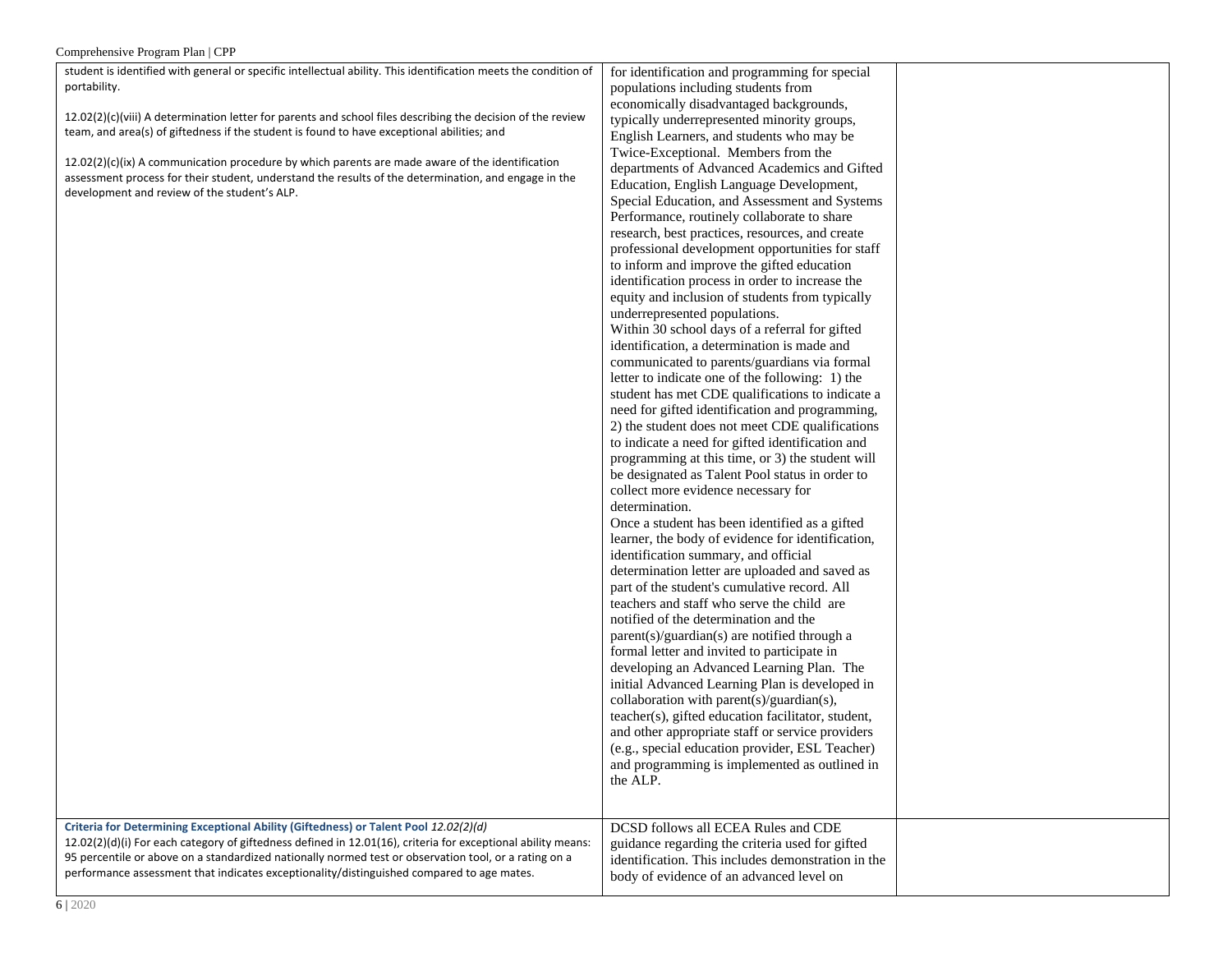| Comprehensive Program Plan   CPP                                                                                                                                                                                                                                                                                                                                                                                                                                                                                                                                                                                                                                                                                                                                                                                                                                                                                                                                                                                                                                                                                                                                                                                                                                                                                          |                                                                                                                                                                                                                                                                                                                                                                                                                                                                                                                                                                                                                                                                                                                                                                                                                                                                                                                                                                                   |  |
|---------------------------------------------------------------------------------------------------------------------------------------------------------------------------------------------------------------------------------------------------------------------------------------------------------------------------------------------------------------------------------------------------------------------------------------------------------------------------------------------------------------------------------------------------------------------------------------------------------------------------------------------------------------------------------------------------------------------------------------------------------------------------------------------------------------------------------------------------------------------------------------------------------------------------------------------------------------------------------------------------------------------------------------------------------------------------------------------------------------------------------------------------------------------------------------------------------------------------------------------------------------------------------------------------------------------------|-----------------------------------------------------------------------------------------------------------------------------------------------------------------------------------------------------------------------------------------------------------------------------------------------------------------------------------------------------------------------------------------------------------------------------------------------------------------------------------------------------------------------------------------------------------------------------------------------------------------------------------------------------------------------------------------------------------------------------------------------------------------------------------------------------------------------------------------------------------------------------------------------------------------------------------------------------------------------------------|--|
| 12.02(2)(d)(ii) Not meeting criteria on a single assessment tool shall not prevent further data collection<br>or consideration for identification, if other indicators suggest exceptional potential as observed in a<br>body of evidence.<br>12.02(2)(d)(iii) Criteria for screening assessments is a score range less than the 95 percentile ranking or<br>results on observation/performance assessment tools as determined by the AU to determine referrals,<br>further data collection and observation, and/or formation of student talent pools.                                                                                                                                                                                                                                                                                                                                                                                                                                                                                                                                                                                                                                                                                                                                                                    | performance assessments and/or ninety-fifth<br>percentile and above on standardized, norm-<br>referenced assessments. Not meeting criteria on a<br>single assessment tool shall not prevent further<br>data collection or consideration for gifted<br>identification, if other indicators suggest<br>exceptional potential as observed in a body of<br>evidence.                                                                                                                                                                                                                                                                                                                                                                                                                                                                                                                                                                                                                  |  |
|                                                                                                                                                                                                                                                                                                                                                                                                                                                                                                                                                                                                                                                                                                                                                                                                                                                                                                                                                                                                                                                                                                                                                                                                                                                                                                                           | When a student does not have a full body of<br>evidence that meets CDE criteria for gifted<br>identification but has some indicators, the<br>student is designated as Talent Pool status. In<br>collaboration with the general education<br>teacher(s), students, family, and other staff as<br>appropriate and necessary, the GE Facilitator<br>reviews the student's full body of evidence and<br>decides upon appropriate interventions,<br>differentiated instruction, or learning<br>opportunities aligned to area(s) of strength.<br>Using a Response to Intervention Framework,<br>students are provided multiple opportunities to<br>develop and demonstrate exceptionality in<br>suspected area(s) of strength. Their performance,<br>progress, and response to these<br>interventions/opportunities are documented and<br>monitored, shared with parents/guardians every<br>4-6 weeks and may be used in a body of<br>evidence for gifted identification in the future. |  |
| Identification Portability 12.02(2)(e)<br>Identification portability shall be based upon AU implementation of statewide identification procedures<br>required in Section 12.02(2)(c) and use of criteria set for exceptionality in Section 12.02(2)(d) and<br>determination of a student's identification in one or more of the categories of giftedness as described in<br>the state definition of gifted children in Section 12.01(16). Administrative units shall implement<br>procedures for statewide portability of identification that include, but may not be limited to:<br>12.02(2)(e)(i) A requirement that the sending school/district transfer the body of evidence for<br>identification and the ALP with student records when the student moves from one district to another;<br>12.02(2)(e)(ii) Review of the transferred student's ALP within 45 school days of start date to determine<br>programming options and services that serve the identified area(s) according to the district and<br>community resources of the receiving district;<br>12.02(2)(e)(iii) If the receiving district finds the body of evidence to be incomplete, the receiving district<br>shall consult with, as practical, the former district, parents, and student and re-evaluate the<br>identification determination; and. | Students Identified for Gifted Programming<br>Moving into DCSD from another District in<br>Colorado<br>When students new to DCSD enroll,<br>parents/guardians of each student complete an<br>enrollment form indicating if a child has been<br>identified or assessed for gifted<br>identification/programming. If the<br>parent/guardian indicates the child has been<br>assessed for or identified gifted:<br>Within 45 school days of student start date, the<br>gifted education facilitator at the receiving<br>school reviews the transferred student's ALP and<br>body of evidence (BOE) related to gifted<br>identification.                                                                                                                                                                                                                                                                                                                                              |  |
| 12.02(2)(e)(iv) Communication to parents within 60 school days of start date about how the new district<br>will meet the needs outlined in the student's ALP                                                                                                                                                                                                                                                                                                                                                                                                                                                                                                                                                                                                                                                                                                                                                                                                                                                                                                                                                                                                                                                                                                                                                              | If the body of evidence is incomplete or does not<br>appear to meet CDE criteria, the gifted education<br>facilitator at the receiving school shall consult<br>with the former district, parents, and student, and                                                                                                                                                                                                                                                                                                                                                                                                                                                                                                                                                                                                                                                                                                                                                                |  |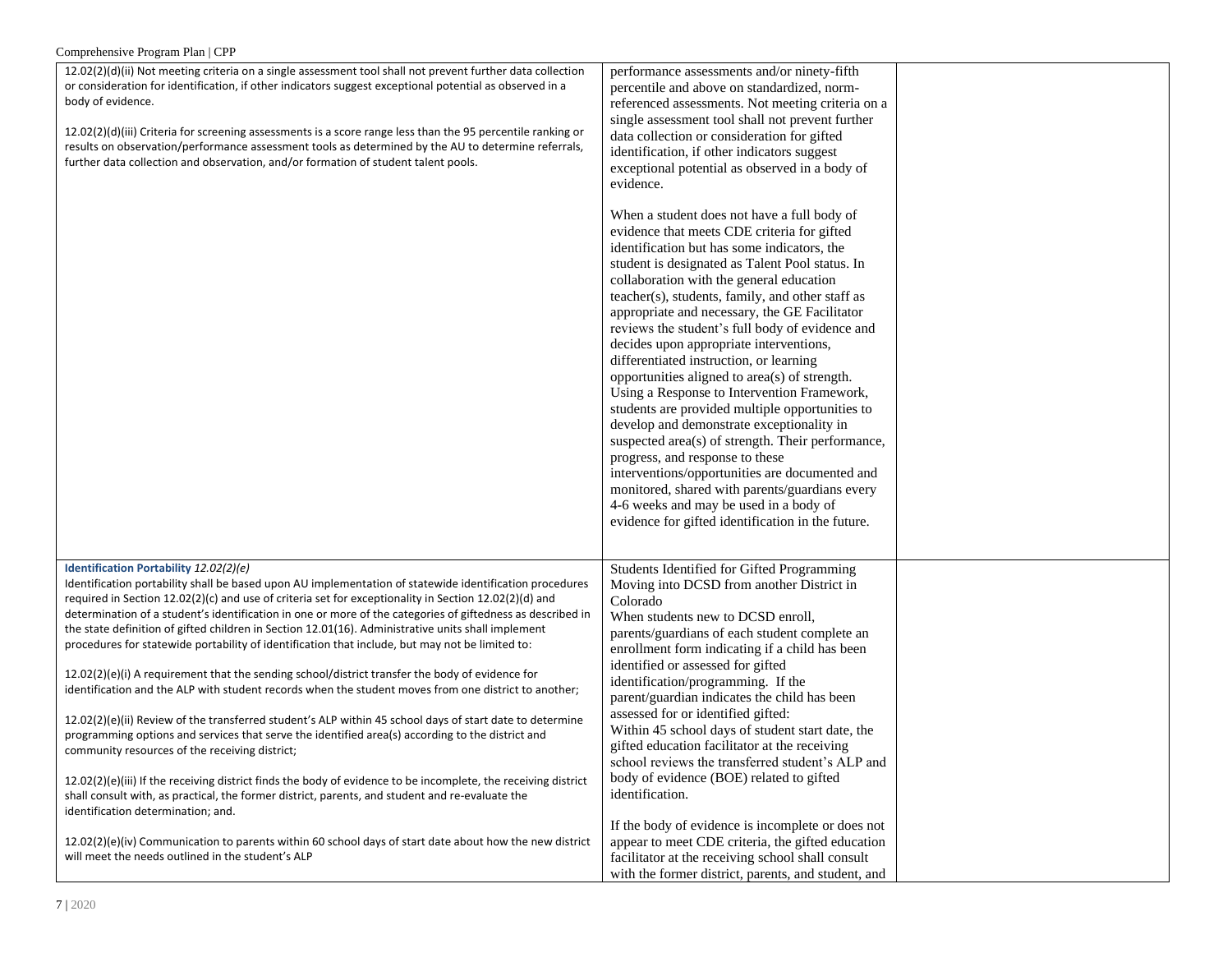|                                                                                                                                                                                                                                                                                                                                                                                                                                                                                                                               | re-evaluate the identification determination using<br>the DCSD state-aligned identification process.<br>Without sufficient evidence for determining<br>programming/ ALP goals, the receiving<br>school/district is required to re-evaluate the<br>student for exceptional potential.<br>If upon re-evaluation, the student does not meet<br>ECEA criteria for gifted identification, the gifted<br>education facilitator at the receiving school will<br>meet with the parents/guardians to review all<br>data and explain the determination.<br>Within 60 school days of student start date, the<br>gifted education facilitator at the receiving<br>school will communicate with parents, student,<br>teacher(s), and other support staff as appropriate<br>about how the school will meet the needs<br>outlined in the student's ALP. This includes<br>specific information about programming, goal<br>setting, progress monitoring, and the<br>communication and ALP process.<br>This requirement means that the student must<br>have an active ALP in DCSD and that the ALP<br>was: reviewed for goals; verified with sufficient<br>evidence; adjusted with programming options<br>available in the school and matched to the<br>student's strengths and needs.<br>For Students Identified for Gifted Programming<br>Moving into DCSD from another State<br>Portability law does not apply. However, gifted<br>education facilitators at the receiving school will<br>follow the review process above.<br>NOTE: If a student moves to or from another |                                      |
|-------------------------------------------------------------------------------------------------------------------------------------------------------------------------------------------------------------------------------------------------------------------------------------------------------------------------------------------------------------------------------------------------------------------------------------------------------------------------------------------------------------------------------|------------------------------------------------------------------------------------------------------------------------------------------------------------------------------------------------------------------------------------------------------------------------------------------------------------------------------------------------------------------------------------------------------------------------------------------------------------------------------------------------------------------------------------------------------------------------------------------------------------------------------------------------------------------------------------------------------------------------------------------------------------------------------------------------------------------------------------------------------------------------------------------------------------------------------------------------------------------------------------------------------------------------------------------------------------------------------------------------------------------------------------------------------------------------------------------------------------------------------------------------------------------------------------------------------------------------------------------------------------------------------------------------------------------------------------------------------------------------------------------------------------------------------------------------------------|--------------------------------------|
|                                                                                                                                                                                                                                                                                                                                                                                                                                                                                                                               | state, the new state may or may not honor the<br>identification based on their state laws and<br>regulations governing gifted identification.                                                                                                                                                                                                                                                                                                                                                                                                                                                                                                                                                                                                                                                                                                                                                                                                                                                                                                                                                                                                                                                                                                                                                                                                                                                                                                                                                                                                              |                                      |
| Advanced Learning Plan Content 12.02(2)(f)                                                                                                                                                                                                                                                                                                                                                                                                                                                                                    | DCSD follows ECEA and CDE guidelines in the                                                                                                                                                                                                                                                                                                                                                                                                                                                                                                                                                                                                                                                                                                                                                                                                                                                                                                                                                                                                                                                                                                                                                                                                                                                                                                                                                                                                                                                                                                                | <b>DCSD High School ALP Priority</b> |
| The AU shall develop an ALP for every gifted student according to the student's determined area(s) of<br>giftedness, interests, and instructional and affective needs. The ALP shall be considered in educational<br>planning toward post-secondary readiness outcomes and decision-making concerning subsequent<br>programming for that student and be used in the articulation/transition process, preschool (if<br>applicable) through grade 12. At the high school level ALPs may blend with the student's individualized | development and progress monitoring of<br>advanced learning plans.<br>Components of the Advanced learning Plan<br>Include:                                                                                                                                                                                                                                                                                                                                                                                                                                                                                                                                                                                                                                                                                                                                                                                                                                                                                                                                                                                                                                                                                                                                                                                                                                                                                                                                                                                                                                 | <b>Improvement Timeline (Draft)</b>  |
| career and academic plan (ICAP) if all content of the ALP are inclusive in the ICAP which includes<br>achievement and affective goals. The ALP content shall include, but not be limited to:                                                                                                                                                                                                                                                                                                                                  | Student profile described in a Body of<br>Evidence<br>Student interests<br><b>Identified Strength Areas</b>                                                                                                                                                                                                                                                                                                                                                                                                                                                                                                                                                                                                                                                                                                                                                                                                                                                                                                                                                                                                                                                                                                                                                                                                                                                                                                                                                                                                                                                |                                      |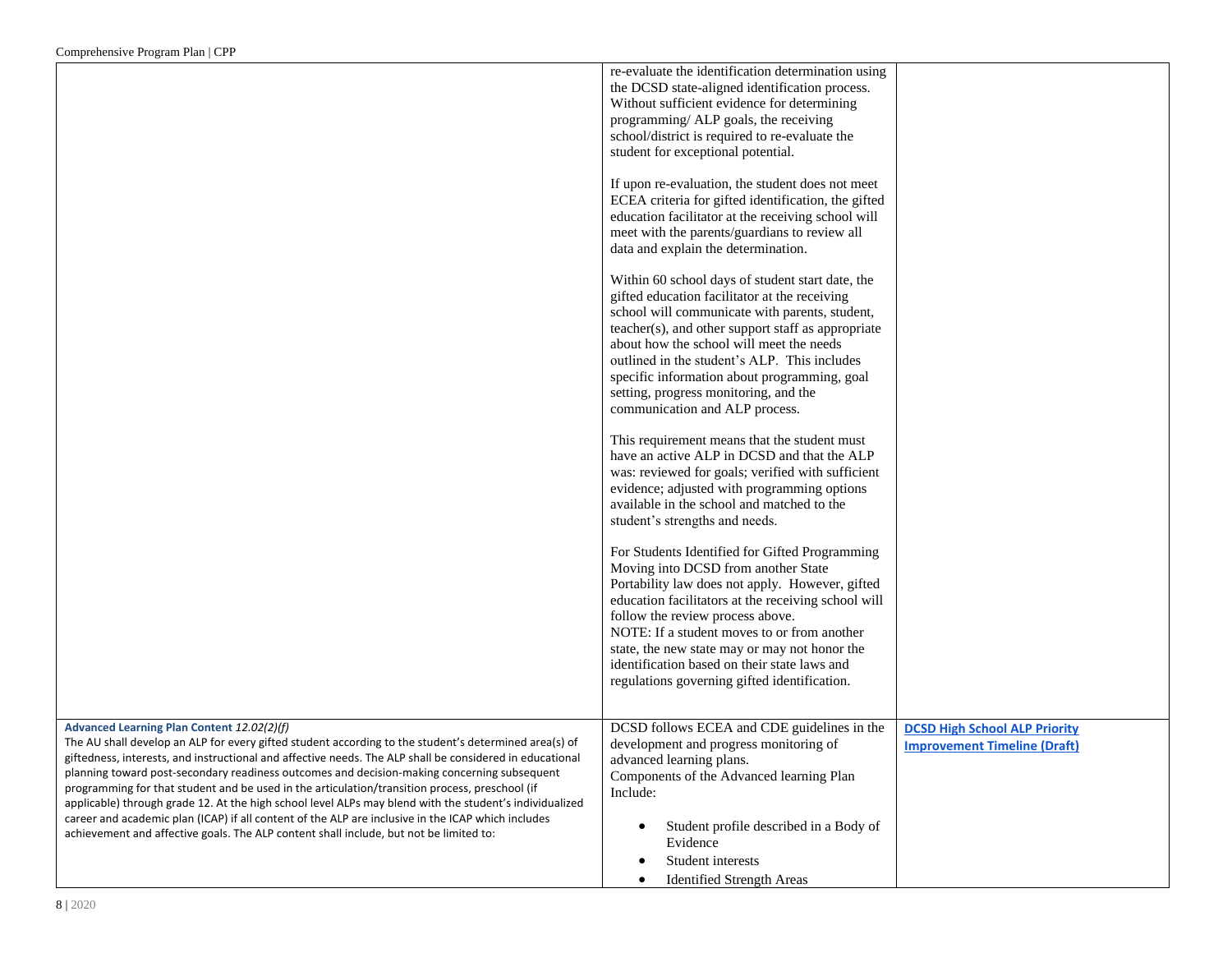| 12.02(2)(f)(i) A student profile described in a body of evidence. This profile shall be subject to the AU's<br>student records confidentiality guidelines. The local AU determines periodic updates of the student<br>profile, especially in terms of interests, and/or demonstration of previously unidentified strengths;<br>12.02(2)(f)(ii) A working-document section of the ALP. This portion of the ALP records annual<br>measurable, attainable achievement and affective goals and progress. Achievement goals are standards-<br>based statements in strength area(s). Additional achievement goals may be needed to address<br>documented achievement gaps or career interest. Affective goals reflect development of personal,<br>social, communication, leadership, and/or cultural competency;<br>12.02(2)(f)(iii) Description or delineation of supplemental curriculum, activities, specific programs or<br>coursework, specific strategies, and/or extended or expanded learning opportunities available in the AU<br>that match a student's strength area(s) and support the goals;<br>12.02(2)(f)(iv) Progress reports that align with the AU's or member district's schedule for parent-<br>reporting and/or conferences about student progress. Adjustments to goals and programming options<br>may occur during any progress reporting period;<br>12.02(2)(f)(v) Personnel involved in ALP development, and in progress report meetings or conferences,<br>including, but not limited to classroom teacher(s), student, parents, gifted education staff or staff with<br>training in gifted education identification and programming, and support staff as appropriate. | Annual standards-based achievement<br>(SMART goal(s) aligned to strength<br>area(s)<br>Annual standards-based affective<br>$\bullet$<br><b>SMART</b> goal<br>Description or delineation of<br>supplemental curriculum, activities,<br>specific programs or coursework,<br>specific strategies, and/or extended or<br>expanded learning opportunities<br>available to match a student's strength<br>area(s) and support the goals<br>Progress reports toward goal<br>$\bullet$<br>attainment<br>Personnel involved with ALP<br>development<br>Evidence of parent engagement and<br>input into ALP<br>All documentation in Infinite Campus is<br>considered part of the student's official<br>cumulative record. As such, at the elementary<br>level the Advanced Learning Plan is housed in<br>the COALP or PLP tab in Infinite Campus. At<br>the middle and high school level, Advanced<br>Learning Plans are blended into the student's<br>ICAP. All of the Components of the ALP are<br>housed in Naviance ALP Tasks and Infinite<br>Campus through the COALP and PLP tab,<br>Course Schedules, Transcripts, and other<br>uploaded documentation. |  |
|---------------------------------------------------------------------------------------------------------------------------------------------------------------------------------------------------------------------------------------------------------------------------------------------------------------------------------------------------------------------------------------------------------------------------------------------------------------------------------------------------------------------------------------------------------------------------------------------------------------------------------------------------------------------------------------------------------------------------------------------------------------------------------------------------------------------------------------------------------------------------------------------------------------------------------------------------------------------------------------------------------------------------------------------------------------------------------------------------------------------------------------------------------------------------------------------------------------------------------------------------------------------------------------------------------------------------------------------------------------------------------------------------------------------------------------------------------------------------------------------------------------------------------------------------------------------------------------------------------------------------------------------------------------------------------------------|-----------------------------------------------------------------------------------------------------------------------------------------------------------------------------------------------------------------------------------------------------------------------------------------------------------------------------------------------------------------------------------------------------------------------------------------------------------------------------------------------------------------------------------------------------------------------------------------------------------------------------------------------------------------------------------------------------------------------------------------------------------------------------------------------------------------------------------------------------------------------------------------------------------------------------------------------------------------------------------------------------------------------------------------------------------------------------------------------------------------------------------------------------|--|
|                                                                                                                                                                                                                                                                                                                                                                                                                                                                                                                                                                                                                                                                                                                                                                                                                                                                                                                                                                                                                                                                                                                                                                                                                                                                                                                                                                                                                                                                                                                                                                                                                                                                                             |                                                                                                                                                                                                                                                                                                                                                                                                                                                                                                                                                                                                                                                                                                                                                                                                                                                                                                                                                                                                                                                                                                                                                     |  |
| ALP Procedures and Responsibilities 12.02(2)(g)<br>12.02(2)(g)(ii) Personnel assigned with the responsibility for development and monitoring. At minimum<br>the student's parents and classroom teachers should be familiar with and support ALP goals, and/or<br>write ALP measurable goals according to local procedures. Gifted education resource personnel may<br>assist in the writing of goals, but may not be the sole custodian of the ALP. Goals are written and aligned<br>with classroom tiered instruction and expanded learning opportunities for supplemental or intensive<br>programming;                                                                                                                                                                                                                                                                                                                                                                                                                                                                                                                                                                                                                                                                                                                                                                                                                                                                                                                                                                                                                                                                                   | All Advanced Learning Plans (ALPs) are<br>written or revised within the first 45 school days<br>of initial gifted identification and thereafter<br>revised at the end of each school year, and<br>during the first 30 school days of each school<br>year (by September 30).                                                                                                                                                                                                                                                                                                                                                                                                                                                                                                                                                                                                                                                                                                                                                                                                                                                                         |  |
| $12.02(2)(g)(iii)$ A method to develop student awareness and active participation in the ALP process;<br>$12.02(2)(g)(iv)$ A process for management of ALPs within the cumulative file system including a<br>procedure for transferring ALPs between grade levels, school levels, and districts. It is highly encouraged<br>that ALPs are written by those working with the gifted student and that the ALP is an ongoing plan for<br>coursework, tiered instruction, and increasing performance in the student's area of strength. ALP goals<br>should be written or reviewed for current relevancy to teachers and students at the beginning of the<br>school year;                                                                                                                                                                                                                                                                                                                                                                                                                                                                                                                                                                                                                                                                                                                                                                                                                                                                                                                                                                                                                       | Gifted Education Facilitators inform<br>parents/guardians of the ALP cycle, including<br>the process for collaboration and input in ALP<br>development and in the regular review of<br>progress. Evidence of parent/guardian<br>engagement may include, but is not limited to:<br>signature, electronic signature or checkbox of<br>involvement, checklist, or other assurance of<br>parental support for the student's growth. If, after<br>three documented attempts to contact the parents                                                                                                                                                                                                                                                                                                                                                                                                                                                                                                                                                                                                                                                       |  |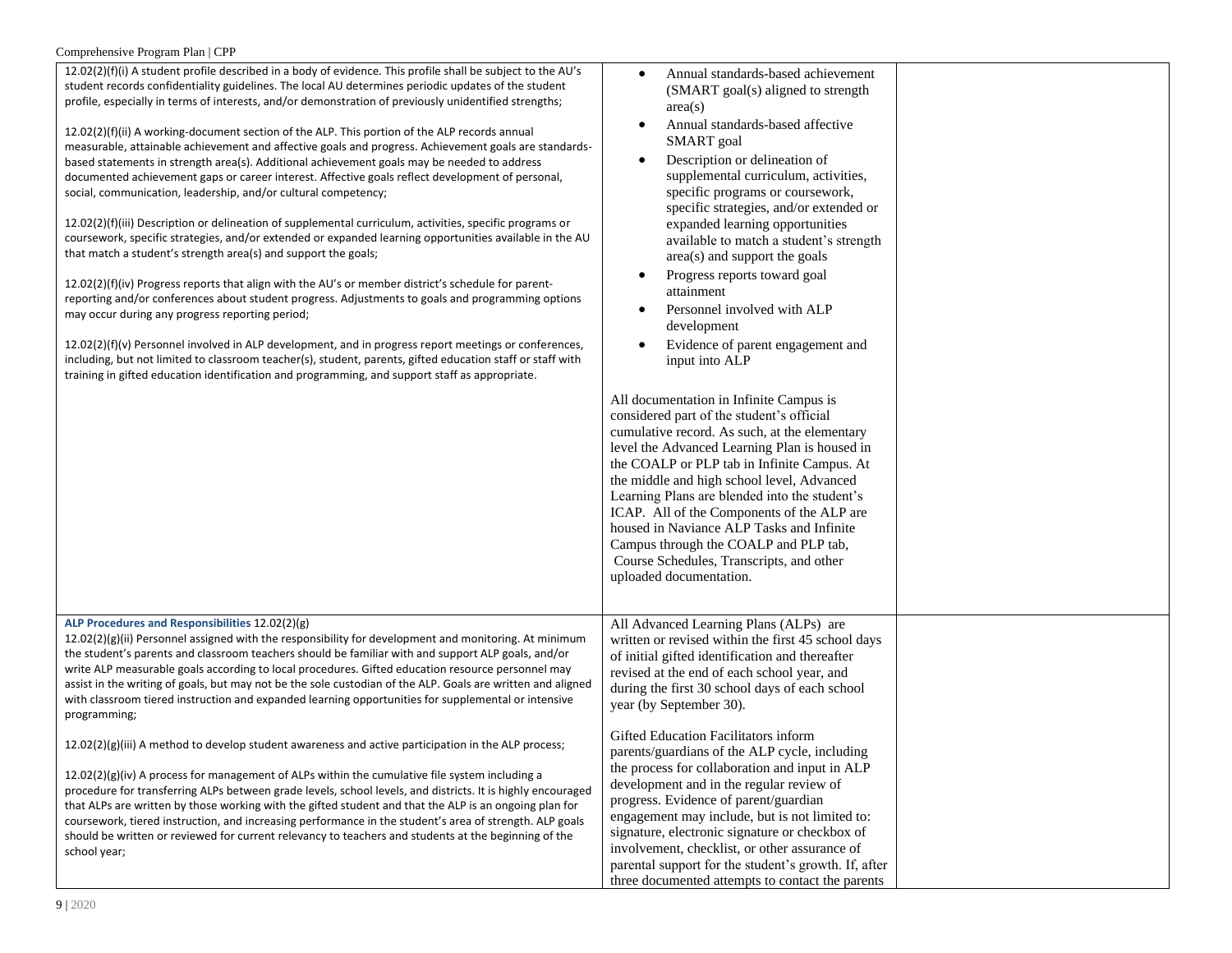| 12.02(2)(g)(v) An ALP progress reporting timeline. The review of progress integrates with ongoing<br>conference or reporting periods of the district. It is highly encouraged that ALPs be student-led at the<br>secondary level; and<br>12.02(2)(g)(vi) A system to show evidence of parent engagement and input in ALP development and in<br>the review of progress. Evidence may include, but is not limited to: signature, electronic signature or<br>checkbox of involvement, checklist, or other assurance supporting the student's growth. If after 3<br>documented attempts to contact the parents for signature, no parental signature is obtained, school<br>personnel shall continue with ALP implementation and continue to engage parents in the process. | for signature, no parental signature is obtained,<br>school personnel shall continue with ALP<br>implementation and continue to engage parents<br>in the process through written communication.<br>Creating and maintaining the ALP is a<br>collaborative effort between<br>parent(s)/guardian(s), the student, and school<br>personnel. The school's Gifted Education<br>Facilitator collaborates with teacher(s),<br>additional support staff (e.g., special education<br>provider(s), English Language Development<br>(ELD) teacher, school counselor), the student,<br>and the family to ensure the ALP is<br>created/updated and implemented. The ALP<br>outlines the standards based academic and<br>affective goals for the student based on his/her<br>strength area(s) and includes all aspects of gifted<br>education programming and services to support<br>the attainment of these goals. In alignment with<br>state law and guidance, ALPs are considered<br>living documents; therefore, ALP goals and<br>programming options may have adjustments<br>made throughout the year as necessary.<br>Recommended and available programming<br>options aligned to student need are discussed<br>with parents, including opportunities for post<br>secondary (college and career) planning and<br>concurrent enrollment. Teachers, support staff,<br>parents/guardians and students collaborate to<br>create and revise the Advanced Learning Plans<br>and monitor progress toward goals throughout<br>the school year. Parents are notified of this<br>progress at the school's regular progress<br>monitoring timelines.<br>As students age, their goals become more<br>autonomous and aligned to college and career<br>pathways. All Gifted education facilitators hold<br>transition meetings between elementary to<br>middle and middle to high school to discuss and<br>determine programming and any support<br>necessary during transition. |  |
|------------------------------------------------------------------------------------------------------------------------------------------------------------------------------------------------------------------------------------------------------------------------------------------------------------------------------------------------------------------------------------------------------------------------------------------------------------------------------------------------------------------------------------------------------------------------------------------------------------------------------------------------------------------------------------------------------------------------------------------------------------------------|------------------------------------------------------------------------------------------------------------------------------------------------------------------------------------------------------------------------------------------------------------------------------------------------------------------------------------------------------------------------------------------------------------------------------------------------------------------------------------------------------------------------------------------------------------------------------------------------------------------------------------------------------------------------------------------------------------------------------------------------------------------------------------------------------------------------------------------------------------------------------------------------------------------------------------------------------------------------------------------------------------------------------------------------------------------------------------------------------------------------------------------------------------------------------------------------------------------------------------------------------------------------------------------------------------------------------------------------------------------------------------------------------------------------------------------------------------------------------------------------------------------------------------------------------------------------------------------------------------------------------------------------------------------------------------------------------------------------------------------------------------------------------------------------------------------------------------------------------------------------------------------------------------------------------------------------------------|--|
| Programming 12.02(2)(h)<br>$12.02(2)(h)(i)$ The program plan shall describe the programming components, options, and strategies<br>that will be implemented by the AU and schools to appropriately address the educational needs of<br>gifted students. Programming shall match the academic strengths and interests of the gifted student.<br>Other educational or affective needs shall be addressed according to the individual student's profile.<br>Programming components, options, and strategies shall include, but need not be limited to:                                                                                                                                                                                                                    | DCSD offers a variety of programming options<br>to meet the needs of a full spectrum of gifted<br>learners. In alignment with the guiding principles<br>and programming standards of The National<br>Association for Gifted Children (NAGC), a<br>continuum of programming services exist for                                                                                                                                                                                                                                                                                                                                                                                                                                                                                                                                                                                                                                                                                                                                                                                                                                                                                                                                                                                                                                                                                                                                                                                                                                                                                                                                                                                                                                                                                                                                                                                                                                                              |  |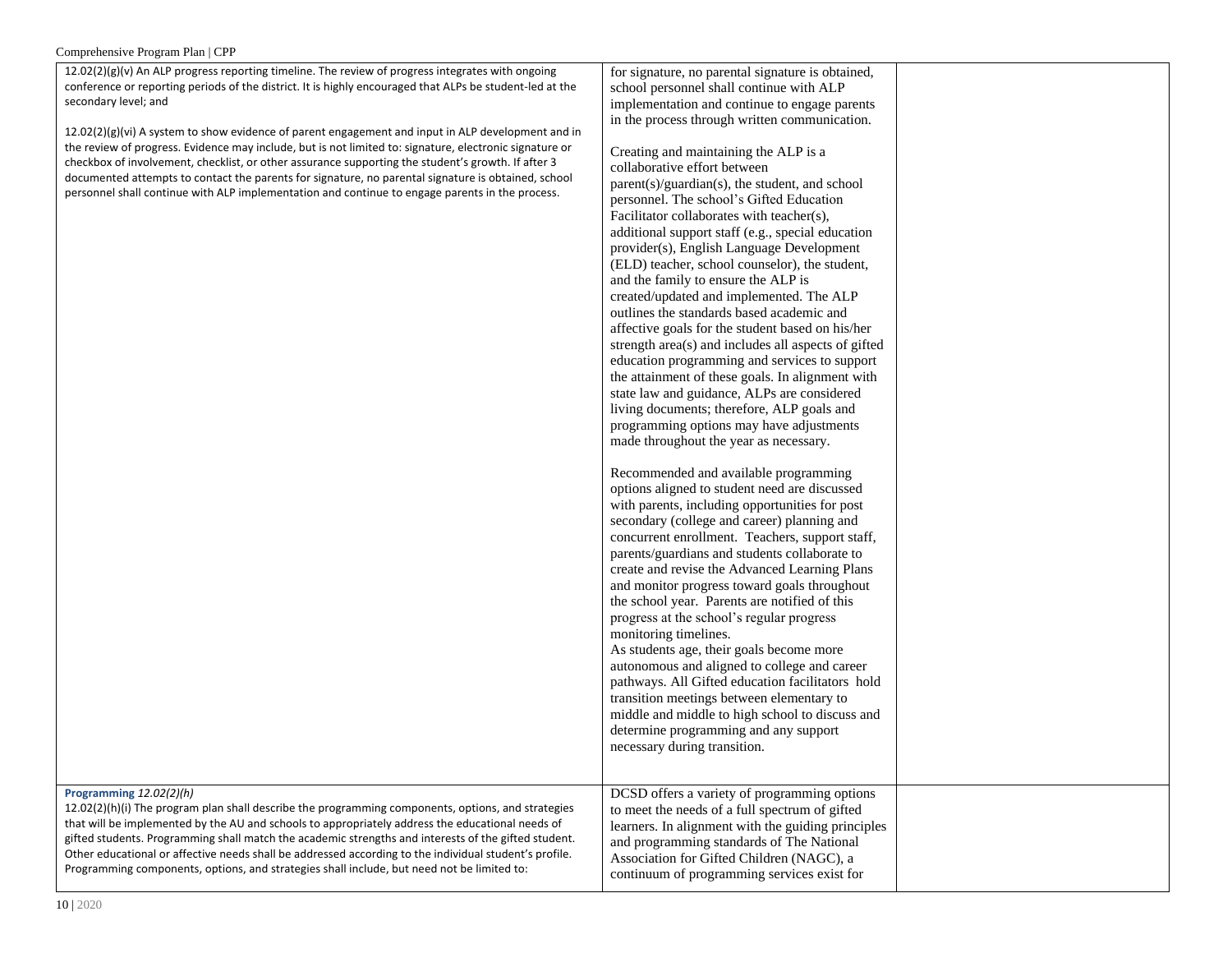| $12.02(2)(h)(i)(A)$ Alignment of the gifted student's assessment data and ALP goals to programming |  |
|----------------------------------------------------------------------------------------------------|--|
| options in the areas of giftedness;                                                                |  |

12.02(2)(h)(i)(B) Structures or type of delivery by which gifted students are served at the different school levels (e.g., the general classroom, resource location, small instructional group, and/or pullout for direct and extended instruction aligned to strength area);

12.02(2)(h)(i)(C) Support in differentiated instruction and methods (e.g., acceleration, cluster grouping and higher order thinking skills);

12.02(2)(h)(i)(D) Affective and guidance support systems (e.g., social skills training, early college and career planning);

12.02(2)(h)(i)(E) Diverse content options provided for gifted students in their areas of strength (e.g., mentorship, Socratic seminars, advanced math, honors courses);

 $12.02(2)(h)(i)(F)$  The means by which articulation for preschool (if applicable) through grade 12 is planned and implemented;

12.02(2)(h)(i)(G) Pre-collegiate and/or pre-advanced placement support;

12.02(2)(h)(i)(H) ALP development and reviews conducted through the collaborative efforts of the teacher(s), other school personnel (as needed), parents and the student (as appropriate);

12.02(2)(h)(i)(I) Post-secondary options available to gifted students.

12.02(2)(h)(i)(J) Concurrent enrollment opportunities, if indicated by a gifted child's ALP or ICAP. To be considered in an ALP, the AU shall consider the student's need for appropriate concurrent enrollment, available options, funding, and requirement for administrative approval.

12.02(2)(h)(ii) Students identified with exceptional ability require provisions to develop the areas of strength over time. When underachievement and/or motivational issues are observed behaviors in a gifted student, the ALP team, child study team, or review team shall problem solve in collaboration with the family, the student, and appropriate staff.

gifted learners in DCSD. Each school is served by a gifted education facilitator who collaborates/ consults with classroom teachers and other support staff to appropriately plan instruction and learning opportunities to meet the needs of gifted/ high potential learners. Using a Response to Intervention Framework in a Multi Tiered System of Supports, the gifted education facilitator, teachers, support staff, administrators as necessary, collaborate with students and parents to make programming decisions.

Students are served through The gifted education facilitator may also provide direct instruction to gifted learners in and out of the classroom setting, as determined by student need. The advanced learning plan outlines the programming necessary to meet the academic goals aligned to students' strength areas(s) and areas of interest. Current data is used to determine goals and progress monitor students' progress toward achieving those goals.

Gifted Programming is designed to meet the academic, social/ emotional, and behavioral needs of students identified with advanced learning needs. Teachers and support staff differentiate learning opportunities to meet these needs. Each school site provides for gifted/highability learners through the implementation of some or all of the following strategies:

- Differentiated instruction
- Curriculum compacting
- Content acceleration
- Grade level/content acceleration
- Mentorships
- Tiered assignments
- Cluster grouping
- Flexible grouping
- Independent study
- Project-based learning
- Leadership opportunities

• Advanced level courses In addition, The Discovery Program is a selfcontained, center based program for highly gifted learners located regionally at four elementary

school sites in Douglas County. The program is intended for those students who require intensity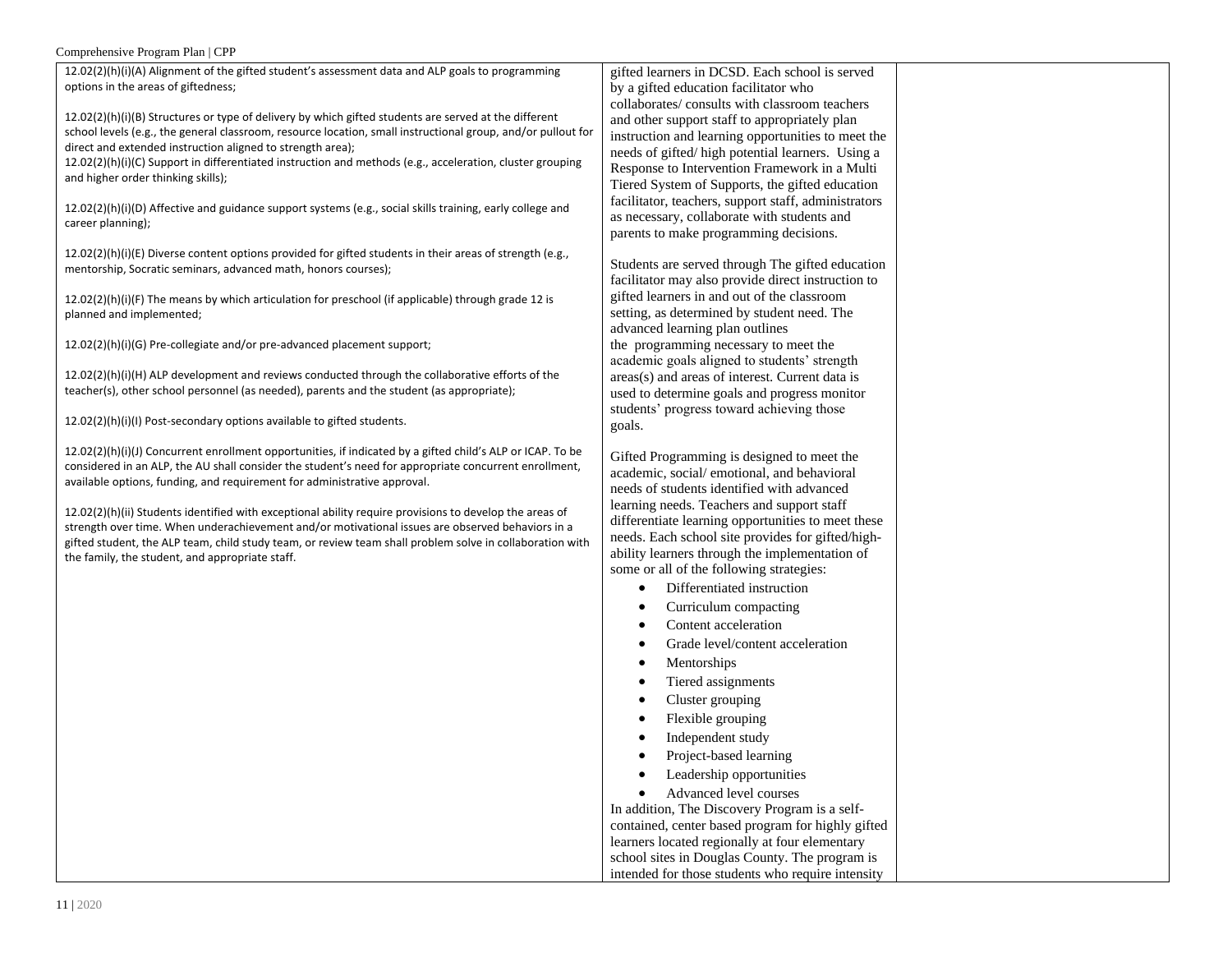|                                                                                                                                                                                                                                                                                                                                                                                                                                                                                                                                                                                                                                                                                                                                                                                                                                                                                                                                                                                                                                                                                                                                                                                                                                                                                                                           | of instruction and acceleration beyond what can<br>reasonably be expected from the regular school<br>gifted programming.<br>Douglas County offers a continuum of<br>programming options for gifted/high potential<br>learners based on a student's areas of strength<br>and learning needs. Students utilize higher-level<br>thinking through interdisciplinary units and<br>content-specific academic units. Advanced,<br>honors, Advanced-Placement, International<br>Baccalaureate and Dual Enrollment Courses are<br>offered in many areas to meet the needs of our<br>high/potential gifted learners. In addition to<br>academic programming options, all students<br>create a personalized pathway to ensure post<br>secondary readiness through the Individual<br>Career and Academic Plan (ICAP) process. Staff<br>at all levels collaborate using a body of evidence<br>to inform placement decisions as students<br>transition from elementary to middle school.<br>In addition to advanced courses, student needs<br>may be addressed through a variety of<br>instructional practices which include:<br>World class instruction (Best practices)<br>$\bullet$<br>Affective guidance<br>Differentiated curriculum, instruction,<br>& assessment<br>Flexible pacing & grouping<br>٠<br>Goal setting for college planning<br>Pre-assessment & compacting<br>٠<br>Depth & complexity of content<br>Access to enrichment opportunities<br>٠<br>Concurrent enrollment<br>$\bullet$ |  |
|---------------------------------------------------------------------------------------------------------------------------------------------------------------------------------------------------------------------------------------------------------------------------------------------------------------------------------------------------------------------------------------------------------------------------------------------------------------------------------------------------------------------------------------------------------------------------------------------------------------------------------------------------------------------------------------------------------------------------------------------------------------------------------------------------------------------------------------------------------------------------------------------------------------------------------------------------------------------------------------------------------------------------------------------------------------------------------------------------------------------------------------------------------------------------------------------------------------------------------------------------------------------------------------------------------------------------|-----------------------------------------------------------------------------------------------------------------------------------------------------------------------------------------------------------------------------------------------------------------------------------------------------------------------------------------------------------------------------------------------------------------------------------------------------------------------------------------------------------------------------------------------------------------------------------------------------------------------------------------------------------------------------------------------------------------------------------------------------------------------------------------------------------------------------------------------------------------------------------------------------------------------------------------------------------------------------------------------------------------------------------------------------------------------------------------------------------------------------------------------------------------------------------------------------------------------------------------------------------------------------------------------------------------------------------------------------------------------------------------------------------------------------------------------------------------------------------------|--|
| Evaluation and Accountability Procedures 12.02(2)(i)<br>The comprehensive program plan shall describe the AU's procedures for evaluation and accountability<br>including, but not limited to:<br>12.02(2)(i)(i) Unified improvement plan addendum methods by which gifted student performance is<br>monitored and measured for continual learning progress and how such methods align with the state<br>accreditation process (e.g., annual UIP gifted education addendum, multi-district/BOCES summary,<br>intervention progress monitoring data sources, ALP goals, and performance, district, and/or state<br>assessment data). These methods include UIP elements such as annual gifted student performance<br>target(s) and an action plan to meet the target(s) and a timeline to report on progress toward targets;<br>12.02(2)(i)(ii) Methods by which student affective growth is monitored and measured for continual<br>development (e.g., rubrics for personal journals and anecdotal data, student surveys, demonstration of<br>self-advocacy, and student career and/or college plans);<br>12.02(2)(i)(iii) Methods for ensuring that gifted student performance (achievement and growth) and<br>reporting are consistent with state accreditation and accountability requirements (i.e., disaggregation of | The Director of Advanced Academics and Gifted<br>Education collaborates with the DDCSD Unified<br>Improvement Plan Team to include goals and<br>monitoring for gifted education in the DCSD<br>District Unified Improvement Plan. As a part of<br>the unified improvement process, district growth<br>and achievement data is disaggregated and<br>analyzed at the district and school<br>levels. Teachers also disaggregate this data as<br>part of their evaluation process. The Unified<br>Improvement Plan, Department Plan and Gifted<br>Education Program Plan are published on the<br>district website and shared with the District<br>Accountability Committee (DAC) and each<br>School's Accountability Committee (SAC) for<br>feedback before final submission. In addition,                                                                                                                                                                                                                                                                                                                                                                                                                                                                                                                                                                                                                                                                                                  |  |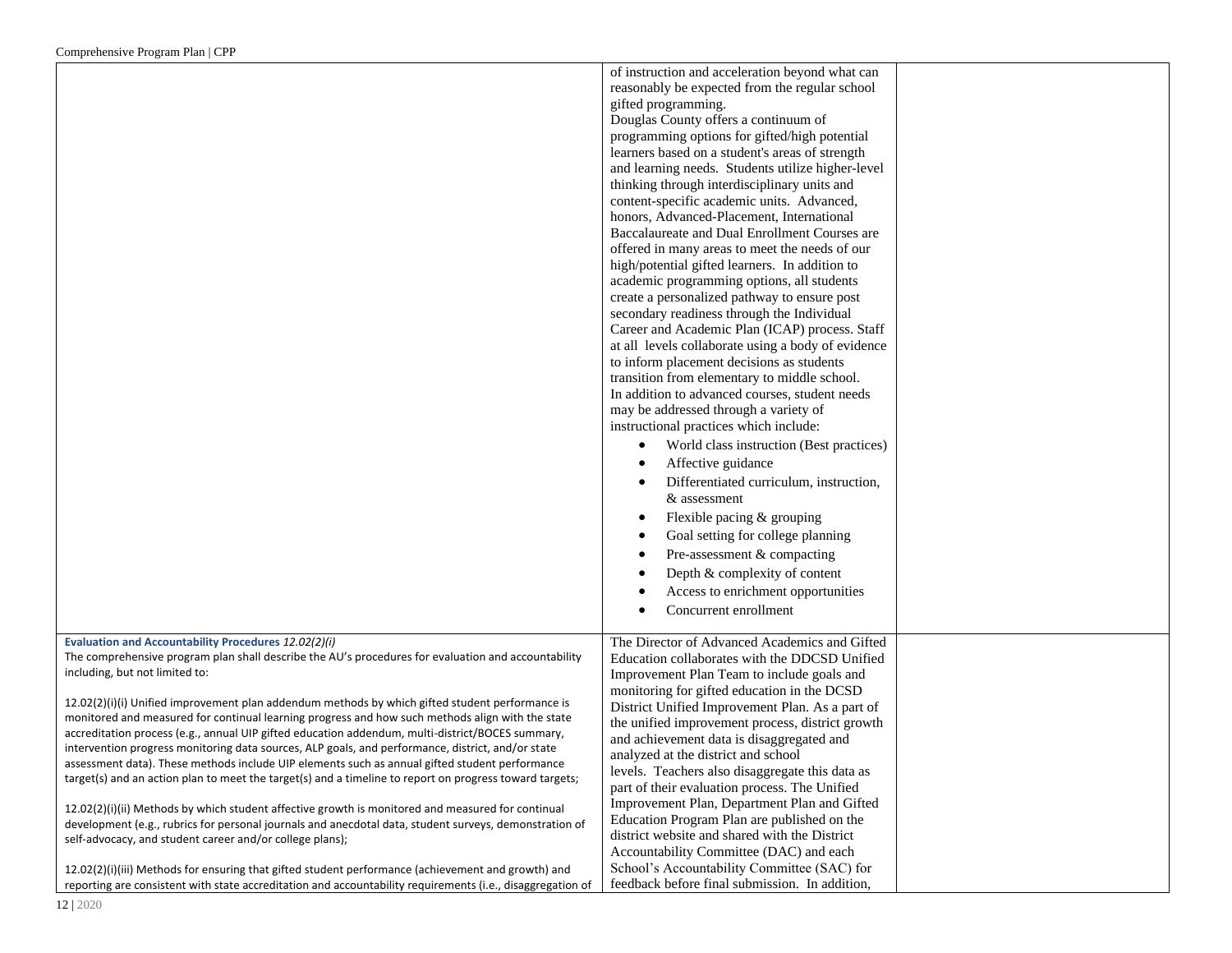| Comprehensive Program Plan   CPP                                                                                                                                                                                                                                                                                                                                                                                                                                                                                                                                                                                                                                                                                                                                                                                                                                                                                                                                                                                                                                                                                                                                                                                                                                                                                                                                                                                                                                                                                                                       |                                                                                                                                                                                                                                                                                                                                                                                                                                                                                                                                                                                                                                                                                                                                                                                                                                                                                                                                                                                 |  |
|--------------------------------------------------------------------------------------------------------------------------------------------------------------------------------------------------------------------------------------------------------------------------------------------------------------------------------------------------------------------------------------------------------------------------------------------------------------------------------------------------------------------------------------------------------------------------------------------------------------------------------------------------------------------------------------------------------------------------------------------------------------------------------------------------------------------------------------------------------------------------------------------------------------------------------------------------------------------------------------------------------------------------------------------------------------------------------------------------------------------------------------------------------------------------------------------------------------------------------------------------------------------------------------------------------------------------------------------------------------------------------------------------------------------------------------------------------------------------------------------------------------------------------------------------------|---------------------------------------------------------------------------------------------------------------------------------------------------------------------------------------------------------------------------------------------------------------------------------------------------------------------------------------------------------------------------------------------------------------------------------------------------------------------------------------------------------------------------------------------------------------------------------------------------------------------------------------------------------------------------------------------------------------------------------------------------------------------------------------------------------------------------------------------------------------------------------------------------------------------------------------------------------------------------------|--|
| state assessment data for gifted students, identification of discrepancies in the data, goal setting and<br>demonstration of achievement and growth); and<br>12.02(2)(i)(iv) Methods for self-evaluation of the gifted program including a schedule for periodic<br>feedback and review (e.g., review of gifted policy, goals, identification process, programming<br>components, personnel, budget and reporting practices, and the impact of gifted programming on<br>student achievement and progress); and<br>$12.02(2)(i)(v)$ Methods by which parents, educators, and other required persons are informed about the<br>methods described in 12.02(2)(i)(i-iv) above.                                                                                                                                                                                                                                                                                                                                                                                                                                                                                                                                                                                                                                                                                                                                                                                                                                                                             | all stakeholders are surveyed once per year<br>regarding gifted education programming in<br>DCSD. The results of this survey are shared at<br>the DCGEAC meetings. DCGEAC<br>representatives also provide regular opportunities<br>for parents to provide feedback and suggestions.<br>Each year the department presents its goals and<br>continuous improvement plan at a Board of<br>Education meeting and to the District<br>Accountability Committee.<br>All advanced learning plans include affective<br>goals. These goals are monitored and measured<br>through a collaborative process between<br>students, teachers, parents and support staff at<br>the schools.                                                                                                                                                                                                                                                                                                      |  |
| <b>Personnel 12.02(2)(j)</b><br>$12.02(2)(j)(i)$ The program plan shall describe the personnel who provide instruction, counseling,<br>coordination and other programming for gifted students. Personnel shall be knowledgeable in the<br>characteristics, differentiated instructional methods and competencies in the special education of gifted<br>students. Qualified personnel with endorsement or an advanced degree in gifted education are<br>preferred in specific programs and classrooms consisting of mainly gifted students. Beginning with the<br>2010-2011 school year, every AU shall employ or contract with a person who is responsible for:<br>12.02(2)(j)(i)(A) Management of the program plan;<br>12.02(2)(j)(i)(B) Professional development activities, the purposes of which are:<br>12.02(2)(j)(i)(B)(I) To improve and enhance the skills, knowledge and expertise of teachers and other<br>personnel who provide instruction and other supportive services to gifted students; and<br>$12.02(2)(j)(i)(B)(II)$ To increase, to the extent practicable, the number of qualified personnel providing<br>instruction to gifted students.<br>12.02(2)(j)(ii) The AU shall make good faith effort to hire and retain on at least a halftime basis one<br>qualified person to administer and monitor the implementation of the AU's gifted program.<br>12.02(2)(j)(iii) Administrative units should consider employing sufficient personnel for ALP writing and<br>monitoring, and differentiated instruction for gifted students. | DCSD employs a Director of Advanced<br>Academics and Gifted Education responsible for<br>management of the Gifted Education<br>Comprehensive Program Plan. The Director<br>plans, develops, coordinates, and monitors all<br>aspects of Advanced Academic and Gifted<br>Programming including equitable identification<br>practices, development and implementation of<br>The Director collaborates with the DCSD Gifted<br>Education Team to improve and enhance the<br>skills, knowledge and expertise of teachers and<br>other personnel who provide instruction and<br>support services to gifted students and provides<br>opportunities to increase the number of qualified<br>personnel providing instruction to gifted<br>students. The Director oversees the financial<br>management of the gifted program and<br>communicates district-wide gifted programming<br>concerns to Central District Administration,<br>principals, parents and community as<br>appropriate. |  |
| 12.02(2)(j)(iv) Administrative units should collaborate with universities and colleges for the<br>development of qualified personnel.<br>$12.02(2)(i)(v)$ Personnel responsible for the instruction and learning of gifted students in core academic<br>areas must meet the requirements under federal law for highly qualified teachers.<br>12.02(2)(j)(vi) Paraprofessionals may serve in supportive roles, but may not be the sole instructional<br>provider, nor may such paraprofessionals be funded using state gifted education funds.<br>12.02(2)(j)(vii) The program plan shall also indicate the content of and means by which the AU supports<br>the acquisition and/or improvement of the knowledge and competencies of personnel through                                                                                                                                                                                                                                                                                                                                                                                                                                                                                                                                                                                                                                                                                                                                                                                                  | In addition, DCSD employs a full time Gifted<br>Education Coordinator. The Gifted Education<br>Coordinator provides facilitation and leadership<br>in programming for gifted learners. He/she is<br>responsible for leadership resulting in<br>implementation of gifted programming including<br>identification, assessment, programming models<br>(neighborhood schools programming and the<br>Discovery Program), and development/<br>implementation of Advanced Learning Plans.                                                                                                                                                                                                                                                                                                                                                                                                                                                                                              |  |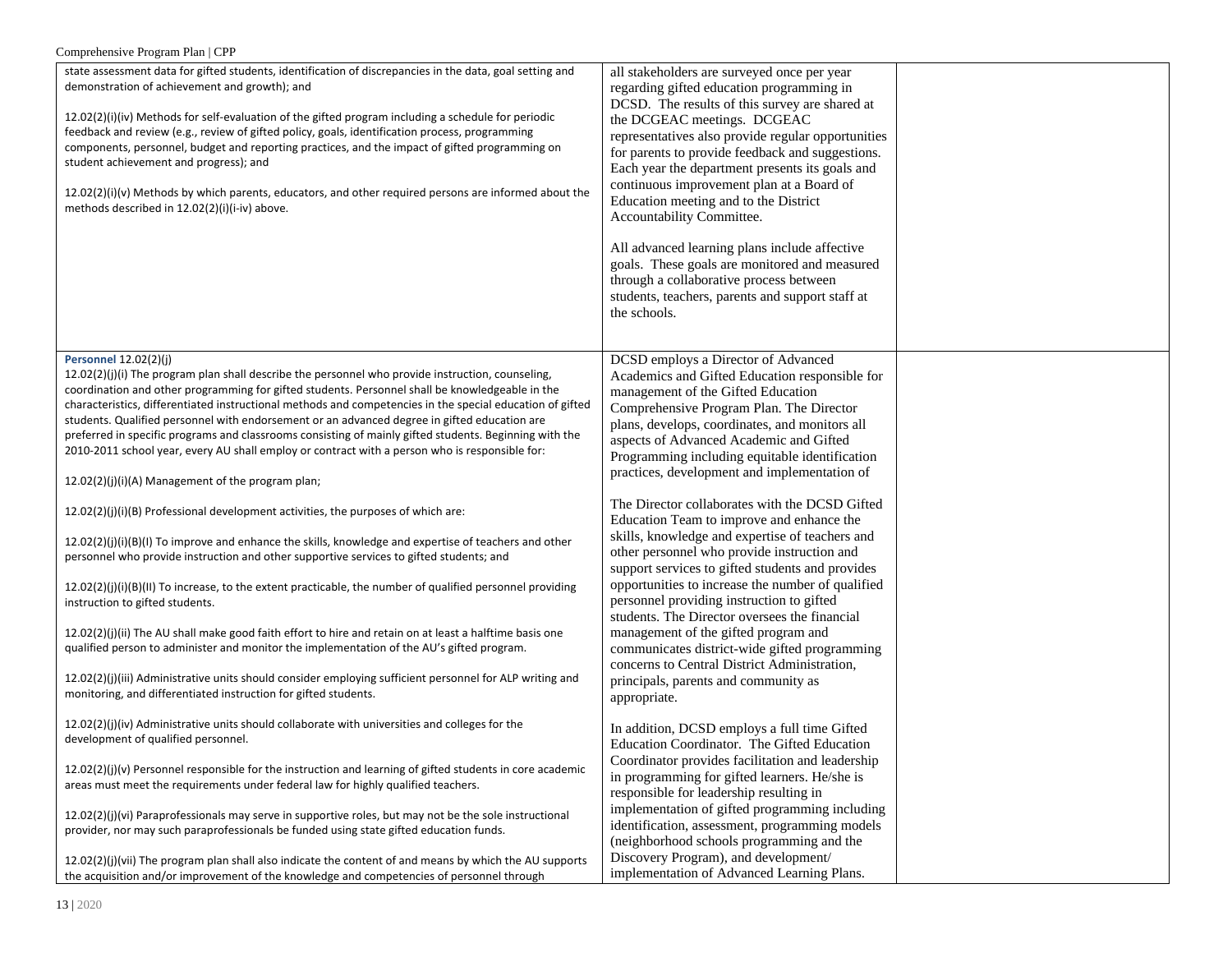appropriate professional development relating to the instruction, programming and counseling for gifted students. (e.g., induction and in-service programs, job-embedded training and coaching, gifted education workshops or institutes and college coursework). Key topics should include, but need not be limited to, gifted characteristics and myths, differentiated instruction, affective needs, counseling, content instructional options and advanced curricular strategies (e.g., higher order thinking strategies).

He/she assists to ensure compliance with local, state and federal statutes and regulations, and develops and promotes good community relationships among all stakeholders. This position is funded half by the CDE Grant and half by the district.

DCSD also employs three full time Gifted Education Team Leads who collaborate with the DCSD Gifted Education Coordinator and Director of Advanced Academics and Gifted Education to Support teachers/school-based staff with programming related to identifying, planning for, and serving Gifted/advanced learners. This includes, but is not limited to:

- Identify team needs and building supports related to gifted education
- Identify and coordinate specific professional development needs of individual team members, building teams, and/or district
- Communicate and facilitate district initiatives and develop and coordinate plans for implementation as related to gifted education
- Collaborate with central administration teams to identify system needs to meet the unique needs of all learners
- Facilitate and coordinate multidisciplinary team approaches and problem solving to meet the unique needs of gifted/high potential learners
- Assist with identifying and planning for needs/resources
- Implement processes and monitor fidelity of implementation of service delivery model pertinent to gifted education, to ensure all student needs are appropriately identified and programming services are provided as outlined through the AU Gifted Education Program Plan

Each school in DCSD has a Gifted Education Facilitator responsible for the implementation of the DCSD Gifted Program Plan at that school. Gifted Education Facilitators are required to hold, or be in process of obtaining an endorsement or certificate in Gifted Education within the first three years of hire.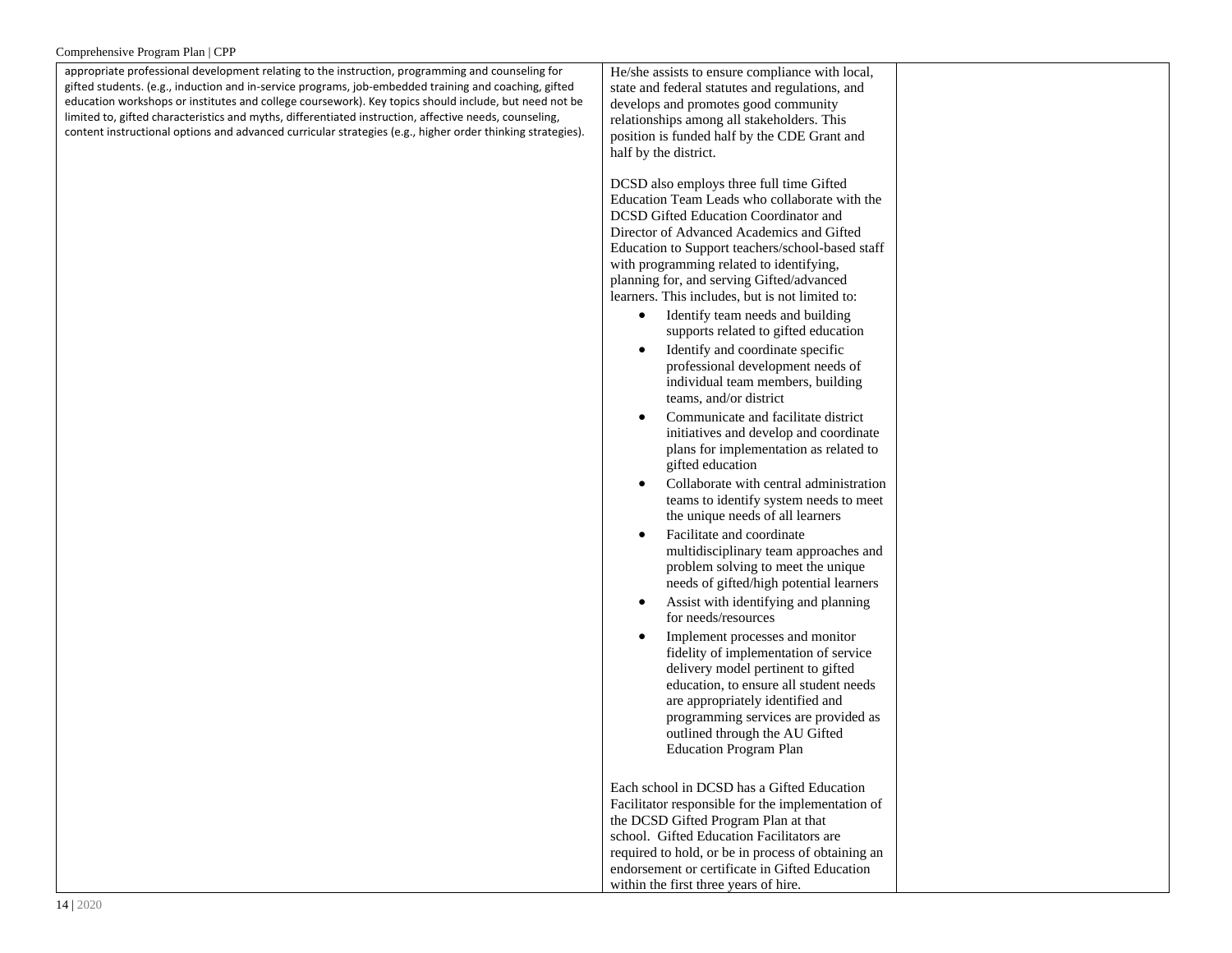| Direct and indirect gifted programming services     |  |
|-----------------------------------------------------|--|
| are delivered by certified staff members            |  |
| including gifted education facilitators,            |  |
| intervention specialists, school psychologists,     |  |
| social workers, counselors, and classroom           |  |
| teachers. All teachers providing full time direct   |  |
| services to students are highly qualified licensed  |  |
| teachers and staff members. Discovery Program       |  |
| teachers are required to have, or be in the process |  |
| of obtaining an endorsement or Master's degree      |  |
| in gifted education.                                |  |

## **Professional Learning Opportunities**

DCSD provides ongoing professional learning opportunities for Gifted Education Facilitators, general education teachers, support staff (e.g., counselors, special education providers, ELD teachers, and administrators. The purpose of these learning opportunities is to increase understanding and efficacy in the identification of, planning for, and serving gifted learners and their families. Professional Learning opportunities include:

|                                                                                                                                                                                                                                                                                                                                                                                                                                                                                                                                                                                                                                            | Office Hours, Support Sessions,<br>Coaching (weekly)<br><b>Gifted Education Facilitator Trainings</b><br>(monthly)<br>Topic Specific Courses and<br>Workshops ( <i>i.e.</i> , Twice Exceptionality,<br>Collaboration and Co-teaching, Depth<br>and Complexity,<br>Targeted Trainings at School and<br><b>Central Administration Meetings</b><br>Additionally, gifted education funds support<br>attendance at conferences and other learning<br>opportunities outside of the district. |
|--------------------------------------------------------------------------------------------------------------------------------------------------------------------------------------------------------------------------------------------------------------------------------------------------------------------------------------------------------------------------------------------------------------------------------------------------------------------------------------------------------------------------------------------------------------------------------------------------------------------------------------------|----------------------------------------------------------------------------------------------------------------------------------------------------------------------------------------------------------------------------------------------------------------------------------------------------------------------------------------------------------------------------------------------------------------------------------------------------------------------------------------|
| <b>Budget 12.02(2)(k)</b><br>$12.02(2)(k)(i)$ The AU shall include in the annual plan a budget for gifted education which reflects the<br>collaborative efforts of the AU and cost of implementing the program elements and the student goals<br>stated in the annual comprehensive program plan. The budget shall detail the funding committed by the<br>AU and funding requested from the Department. Funding committed by the AU shall be an amount<br>determined by the AU to contribute towards the AU's gifted student education program described in<br>the AU's program plan. Funds requested from the Department may be used for: | DCSD demonstrates financial support for gifted<br>education in a variety of ways: teacher salaries,<br>professional development, supplementary<br>materials, required assessments for<br>identification, and programming options for<br>gifted learners. The budget components are<br>determined collaboratively with input from the<br>district's Chief Financial Officer, Assistant<br>Superintendent for Secondary Education, Chief                                                 |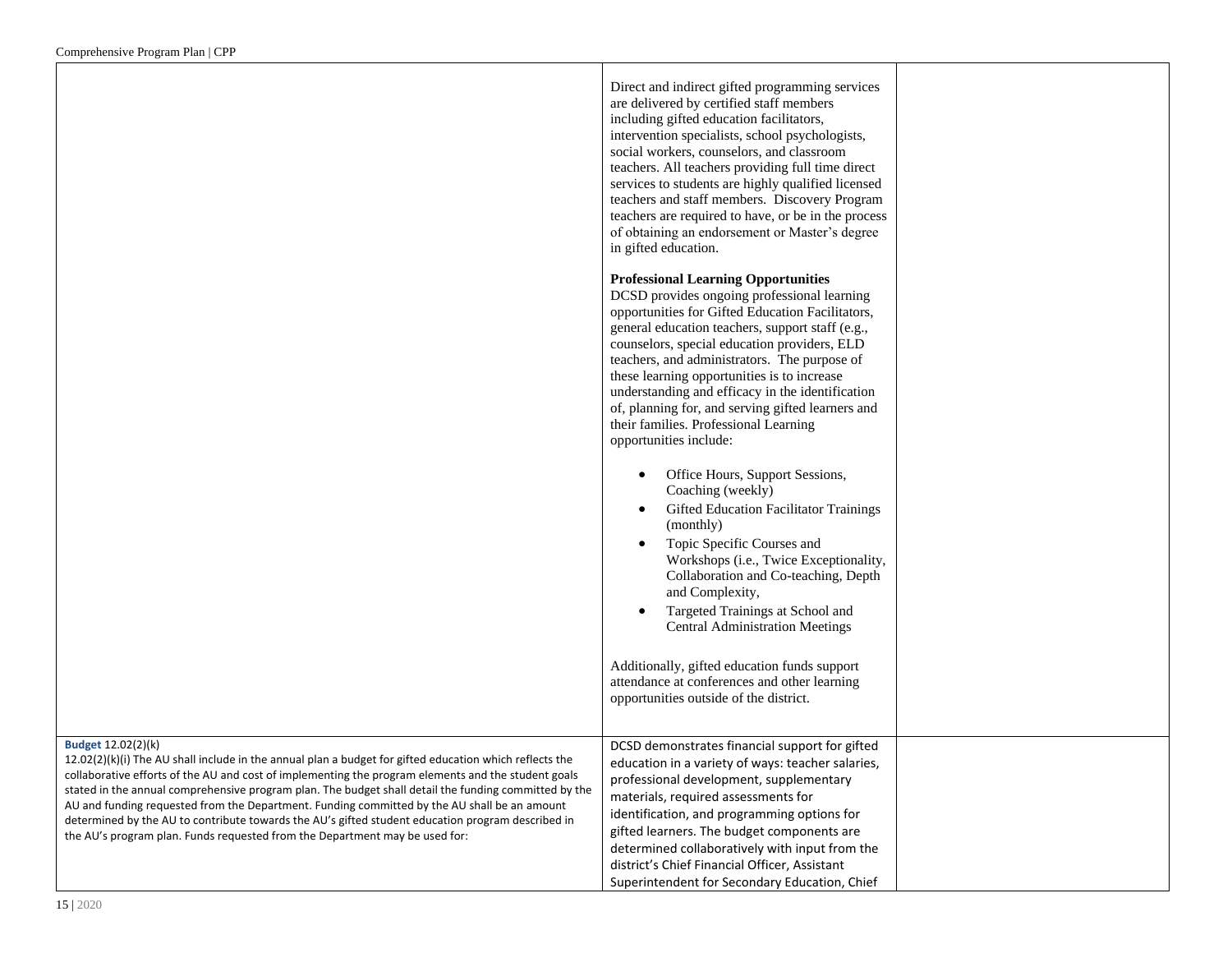| 12.02(2)(k)(i)(A) Salaries for appropriately licensed and endorsed personnel primarily serving gifted<br>students (e.g., gifted education directors, coordinators, resource teachers, counselors and teachers of<br>gifted classrooms);                                                                                                                                                                                                                                                                                                                                                                                                                                                                                                                                 | Academic Officer, directors, and site leaders.<br>The components are shared with the Douglas<br>County Gifted Education Advisory Council of<br>directors prior to final submission.                                                                                            |  |
|-------------------------------------------------------------------------------------------------------------------------------------------------------------------------------------------------------------------------------------------------------------------------------------------------------------------------------------------------------------------------------------------------------------------------------------------------------------------------------------------------------------------------------------------------------------------------------------------------------------------------------------------------------------------------------------------------------------------------------------------------------------------------|--------------------------------------------------------------------------------------------------------------------------------------------------------------------------------------------------------------------------------------------------------------------------------|--|
| $12.02(2)(k)(i)(B)$ Professional development and training relating to gifted education;<br>12.02(2)(k)(i)(C) Programming options and school counseling or affective guidance specific to gifted<br>students and their ALPs;                                                                                                                                                                                                                                                                                                                                                                                                                                                                                                                                             |                                                                                                                                                                                                                                                                                |  |
| 12.02(2)(k)(i)(D) Materials used in instructional programming for gifted education; and                                                                                                                                                                                                                                                                                                                                                                                                                                                                                                                                                                                                                                                                                 |                                                                                                                                                                                                                                                                                |  |
| $12.02(2)(k)(i)(E)$ Administrative costs (classified or grant fiscal staff), technology, and equipment<br>necessary for the education of gifted students up to ten percent for any one of these limited<br>expenditures, and, not to collectively exceed twenty percent of the total amount requested from the<br>Department.                                                                                                                                                                                                                                                                                                                                                                                                                                           |                                                                                                                                                                                                                                                                                |  |
| 12.02(2)(k)(ii) Administrative units may contract with other AUs to establish and maintain gifted student<br>programs (e.g., art, music, online coursework, and counseling) for the education of gifted children,<br>sharing costs of student programing in accordance with terms of a contract. This action is optional based<br>upon available AU resources, and subject to AU discretion. An AU with less than six children who need a<br>particular program may purchase services from one or more AUs that provide the appropriate gifted<br>education program for individual or groups of gifted students. Gifted education personnel in these AUs<br>shall collaborate on the content and monitoring of such contracts.                                          |                                                                                                                                                                                                                                                                                |  |
| Record Keeping 12.05(1)<br>Financial records shall be kept in accordance with generally accepted principles of governmental<br>accounting. Recommended accounting principles are listed in the Financial Policies and Procedures<br>Handbook.                                                                                                                                                                                                                                                                                                                                                                                                                                                                                                                           | You may simply check "yes" if you follow these<br>procedures. If you do not, please explain.<br>$\boxtimes$ Yes                                                                                                                                                                |  |
| 12.05(2) Inventory<br>An inventory shall be maintained of all equipment for which funding was received. These records shall<br>be maintained throughout the useful life of the equipment.                                                                                                                                                                                                                                                                                                                                                                                                                                                                                                                                                                               |                                                                                                                                                                                                                                                                                |  |
| 12.05(3) Student Education Records<br>The ALP documents shall be part of the student's cumulative education record.                                                                                                                                                                                                                                                                                                                                                                                                                                                                                                                                                                                                                                                     |                                                                                                                                                                                                                                                                                |  |
| 12.05(4) Confidentiality of Student Education Records<br>Individually identifiable records of students referred, assessed, evaluated, and/or served through<br>programming for gifted and talented students in any AU shall be held to be confidential and protected<br>in accordance with applicable federal and state laws and regulations. Student records that are collected<br>and/or stored electronically shall be held to current state law and FERPA regulations governing the<br>protection of personally identifiable information and the privacy interests of students.                                                                                                                                                                                     |                                                                                                                                                                                                                                                                                |  |
| 12.05(5) Maintenance and Destruction of Student Education Records<br>Gifted student education records and ALPs shall be maintained, retained and destroyed consistent with<br>the ongoing system of student record keeping established in the AU, including its member districts or<br>the Charter School Institute for student records, preschool (if applicable) through grade 12.                                                                                                                                                                                                                                                                                                                                                                                    |                                                                                                                                                                                                                                                                                |  |
| Procedures for Disagreement 12.06<br>The program plan shall describe procedures for resolving disagreements with parents/guardians, or<br>students in regard to identification, programming, and ALPs. The procedures for resolving<br>disagreements shall include, but need not be limited to: a method for the aggrieved individual to<br>express issues and concerns; a means to discuss disagreements in a timely manner with personnel<br>designated by the district with authority to resolve the disagreement. The procedures shall afford the<br>aggrieved individual notice of the decision giving rise to the dispute and an opportunity to be heard<br>before the decision is implemented. The procedures must be posted for ease of access by stakeholders. | The DCSD Advanced Academics and Gifted<br>Education Team follows all guidelines and<br>procedures for disagreement as outlined in<br><b>DCSD Board of Education Policies:</b><br>AC: Nondiscrimination/Equal<br>$\bullet$<br>Opportunity<br>KE: Public Complaints<br>$\bullet$ |  |